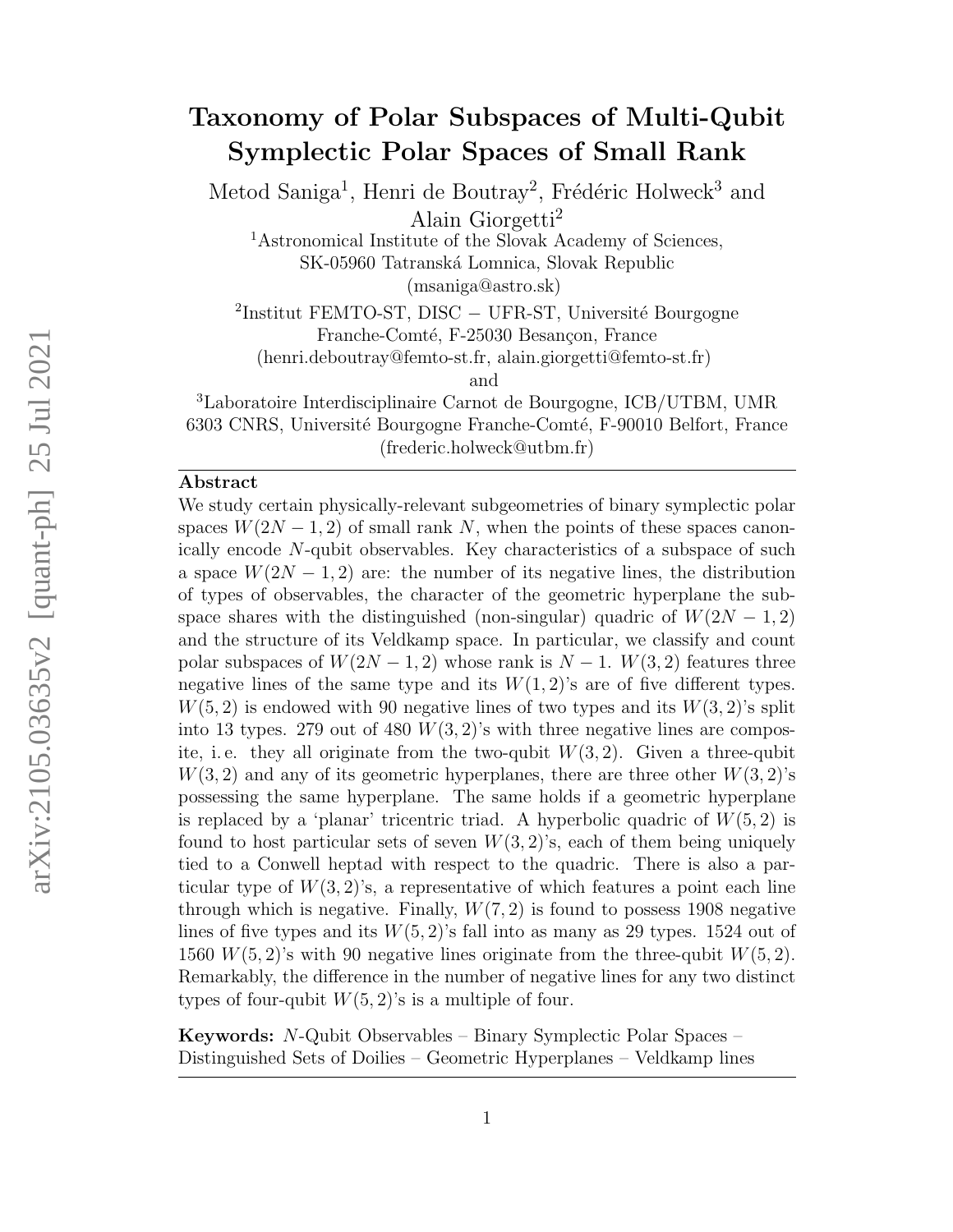#### 1 Introduction

Some fifteen years ago it was discovered (see, e.g.,  $[1, 2, 3, 4]$  $[1, 2, 3, 4]$  $[1, 2, 3, 4]$  $[1, 2, 3, 4]$ ) that there exists a deep connection between the structure of the N-qubit Pauli group and that of the binary symplectic polar space of rank N,  $W(2N-1, 2)$ , where commutation relations between elements of the group are encoded in collinearity relations between points of  $W(2N-1, 2)$ . This connection has subsequently been used to get a deeper insight into, for example, finite geometric nature of observable-based proofs of quantum contextuality (for a recent review, see [\[5\]](#page-22-4)), properties of certain black-hole entropy formulas [\[6\]](#page-22-5) and the so-called black-hole/qubit correspondence [\[7\]](#page-22-6), leading to finite-geometric underpinning four distinct Hitchin's invariants and the Cartan invariant of form theories of gravity [\[8\]](#page-22-7) and even to an intriguing finite-geometric toy model of spacetime [\[9\]](#page-22-8). This group-geometric connection was further strengthened by making use of the concept of geometric hyperplane and that of the Veldkamp space of  $W(2N-1, 2)$  [\[10\]](#page-22-9). As per quantum contextuality, famous two-qubit Mermin-Peres magic squares were found to be isomorphic to a special class of geometric hyperplanes of  $W(3, 2)$  called grids [\[11\]](#page-22-10), whereas three-qubit Mermin pentagrams were found to have their natural settings in the magic Veldkamp line of  $W(5, 2)$  [\[12\]](#page-22-11), being also isomorphic – under the grassmannian correspondence of type  $Gr(2, 4)$  – to ovoids of  $W(3, 2)$  [\[13\]](#page-22-12). Concerning the black-hole/qubit correspondence, here a key role is played by the geometric hyperplane isomorphic to an elliptic quadric of  $W(5, 2)$ . Interestingly, form theories of gravity seem to indicate that a certain part of the magic Veldkamp line in the fourqubit symplectic polar space,  $W(7, 2)$ , and the associated extended geometric hyperplanes are of physical relevance as well.

From the preceding paragraph it is obvious that revealing finer traits of the structure of binary symplectic polar spaces of small rank can be vital for further physical applications of these spaces. Having this in view, we will focus on sets of  $W(2N-3, 2)$ 's located in  $W(2N-1, 2)$ , for  $N=2, 3, 4$ , providing their comprehensive observable-based taxonomy. Key parameters of our classification of such subspaces of  $W(2N-1, 2)$  will be: the number of negative lines they contain (which is also an important parameter when it comes to quantum contextuality), the distribution of different types of observables they feature, the character of the geometric hyperplane a subspace of a given type shares with the distinguished (non-singular) quadric of  $W(2N-1, 2)$  and, in the case of refined 'decomposition' of three-qubit  $W(3, 2)$ 's, also the very structure of their Veldkamp lines.

The paper is organized as follows. Sec. 2 provides the reader with the necessary finite-geometric background and notation. Sec. 3 deals with  $W(3, 2)$ and the hierarchy of its triads. Sec. 4 addresses the three-qubit  $W(5, 2)$  and its  $W(3, 2)$ 's; here we classify  $W(3, 2)$ 's in two distinct ways and illustrate the fact that there are four  $W(3, 2)$ 's sharing a geometric hyperplane, or a specific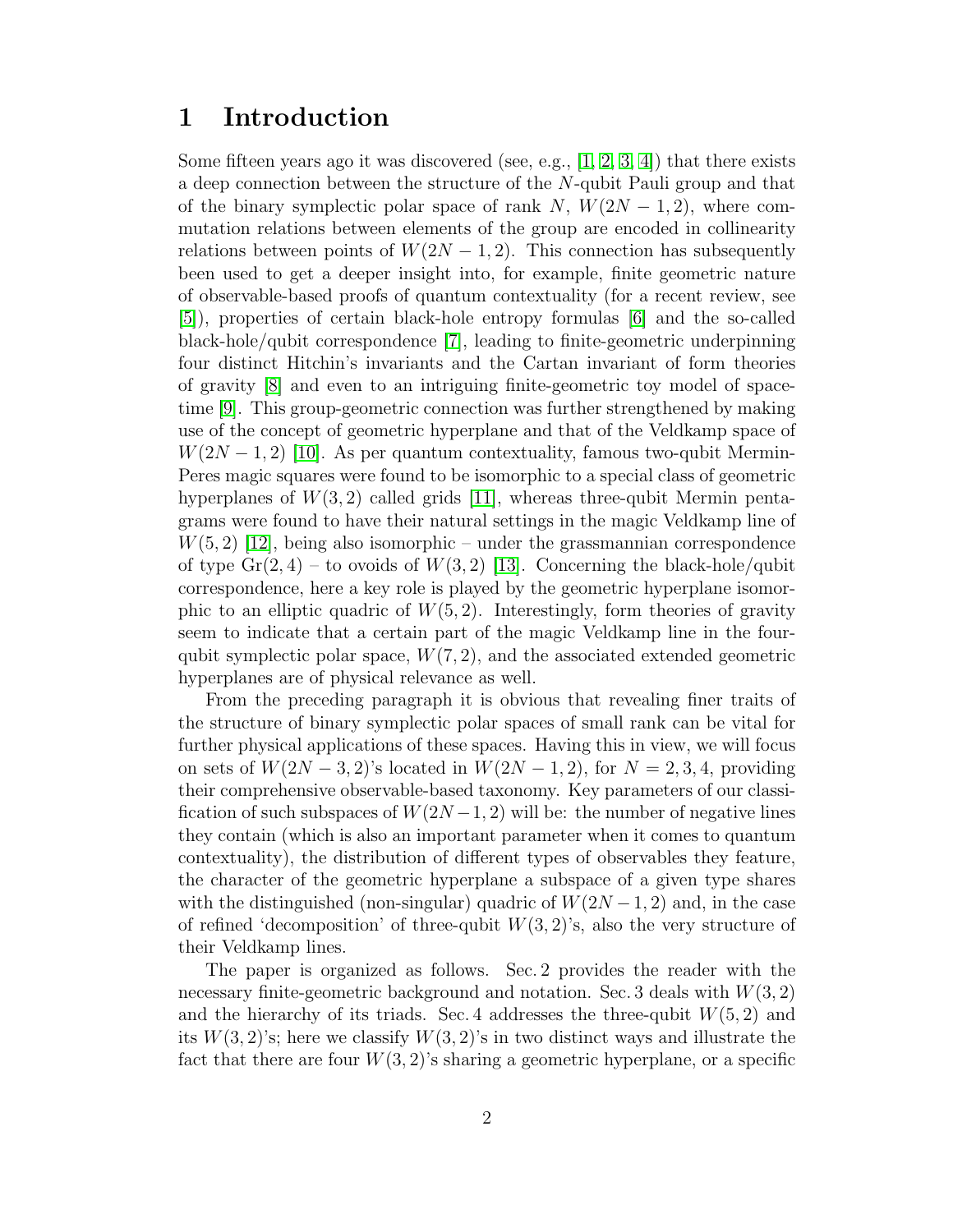tricentric triad. Sec. 5 focuses on prominent septuplets of  $W(3, 2)$ 's that are closely related to Conwell heptads with respect to a hyperbolic quadric of  $W(5, 2)$ . Sec. 6 classifies  $W(5, 2)$ 's living in the four-qubit  $W(7, 2)$  and furnishes a couple of examples of their composite types. Finally, Sec. 7 is devoted to concluding remarks.

#### 2 Finite Geometry Background

Given a d-dimensional projective space  $PG(d, 2)$  over  $GF(2)$ , a polar space P in this projective space consists of the projective subspaces that are totally *isotropic/singular* with respect to a given non-singular bilinear form;  $PG(d, 2)$ is called the *ambient projective space* of  $P$ . A projective subspace of maximal dimension in  $\mathcal P$  is called a *generator*; all generators have the same (projective) dimension  $r - 1$ . One calls r the rank of the polar space.

Polar spaces of relevance for us are of three types (see, for example, [\[14,](#page-22-13) [15\]](#page-22-14)): symplectic, hyperbolic and elliptic. The *symplectic* polar space  $W(2N - 1, 2)$ ,  $N \geq 1$ , consists of all the points of PG(2N – 1, 2),  $\{(x_1, x_2, \ldots, x_{2N}) : x_j \in$  $\{0, 1\}, j \in \{1, 2, \ldots, 2N\}\$  { $(0, 0, \ldots, 0)$ }, together with the totally isotropic subspaces with respect to the standard symplectic form

$$
\sigma(x,y) = x_1y_{N+1} - x_{N+1}y_1 + x_2y_{N+2} - x_{N+2}y_2 + \dots + x_Ny_{2N} - x_{2N}y_N.
$$
 (1)

This space features

<span id="page-2-2"></span>
$$
|W|_p = 4^N - 1\tag{2}
$$

points and

<span id="page-2-0"></span>
$$
|W|_g = (2+1)(2^2+1)\cdots(2^N+1)
$$
\n(3)

generators. The *hyperbolic* orthogonal polar space  $\mathcal{Q}^+(2N-1,2)$ ,  $N \geq 1$ , is formed by all the subspaces of  $PG(2N-1, 2)$  that lie on a given non-singular hyperbolic quadric, with the standard equation

$$
x_1 x_{N+1} + x_2 x_{N+2} \dots + x_N x_{2N} = 0. \tag{4}
$$

Each  $\mathcal{Q}^+(2N-1,2)$  contains

<span id="page-2-1"></span>
$$
|Q^{+}|_{p} = (2^{N-1} + 1)(2^{N} - 1)
$$
\n(5)

points and there are

$$
|W|_{Q^{+}} = |Q^{+}|_{p} + 1 = (2^{N-1} + 1)(2^{N} - 1) + 1
$$
\n(6)

copies of them in  $W(2N-1, 2)$ . Finally, the *elliptic* orthogonal polar space  $\mathcal{Q}^-(2N-1,2), N \geq 2$ , comprises all points and subspaces of PG(2N − 1, 2) satisfying the standard equation

$$
f(x_1, x_{N+1}) + x_2 x_{N+2} + \dots + x_N x_{2N} = 0,
$$
\n<sup>(7)</sup>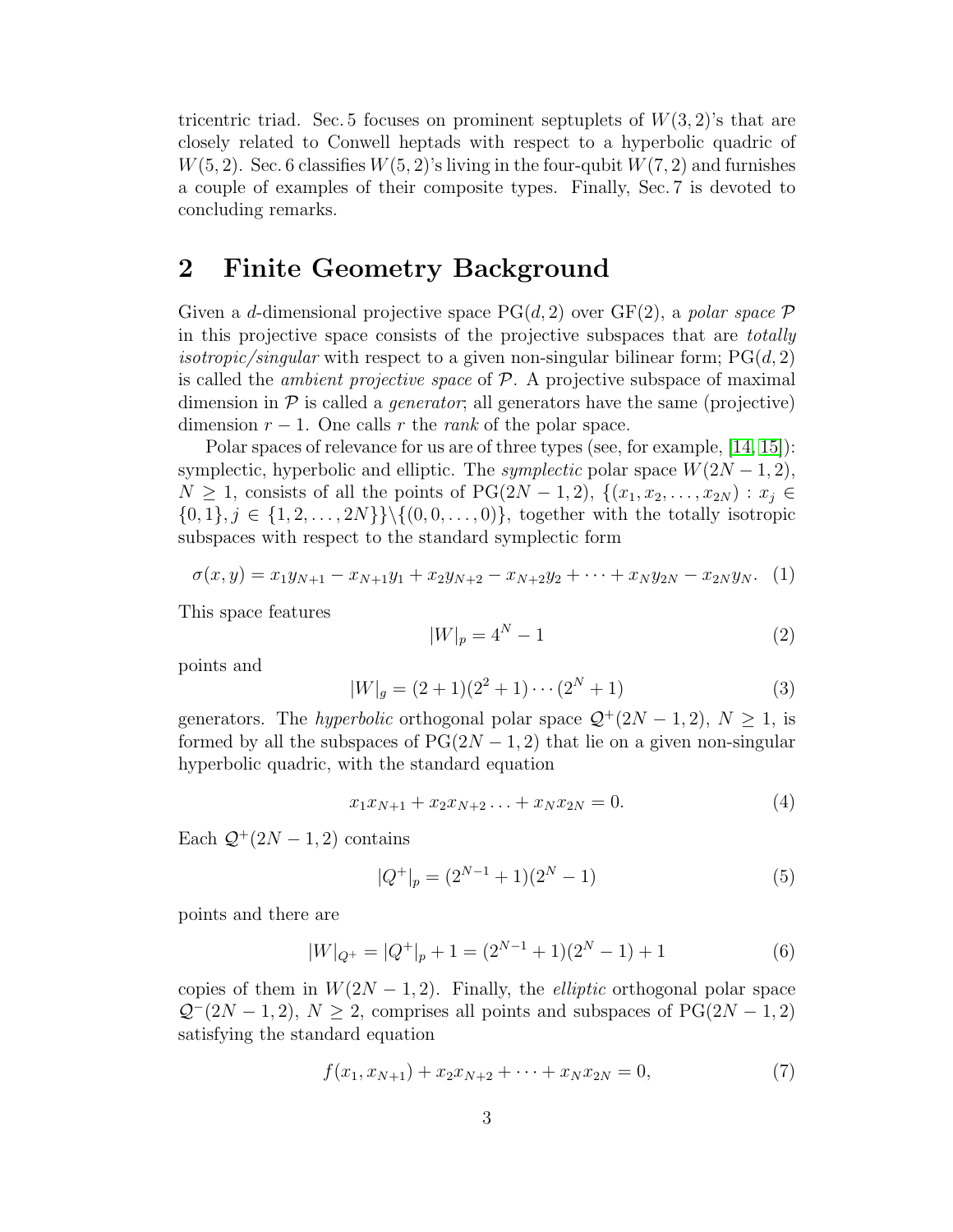where f is an irreducible polynomial over GF(2). Each  $\mathcal{Q}^-(2N-1, 2)$  contains

<span id="page-3-0"></span>
$$
|Q^{-}|_{p} = (2^{N-1} - 1)(2^{N} + 1)
$$
\n(8)

points and there are

$$
|W|_{Q^-} = |Q^-|_p + 1 = (2^{N-1} - 1)(2^N + 1) + 1 \tag{9}
$$

copies of them in  $W(2N-1, 2)$ . For both symplectic and hyperbolic polar spaces  $r = N$ , whereas for the elliptic one  $r = N - 1$ . The smallest nontrivial symplectic polar space is the  $N = 2$  one,  $W(3, 2)$ , often referred to as the *doily*. It features 15 points (see eq.  $(2)$ ) and the same number of lines (that are also its generators, see eq.  $(3)$ ), with three points per line and three lines through a point; it is a self-dual  $15<sub>3</sub>$ -configuration and the only one out of 245 342 such configurations that is triangle-free, being, in fact, isomorphic to the generalized quadrangle of order two  $(GQ(2, 2))$ . This symplectic polar space features ten  $\mathcal{Q}^+(3,2)$ 's (by eq. [\(6\)](#page-2-1)) and six  $\mathcal{Q}^-(3,2)$ 's (by eq. [\(9\)](#page-3-0)). A  $\mathcal{Q}^+(3, 2)$  contains nine points and six lines forming a  $3 \times 3$  grid, so it is also called a grid. A  $Q^-(3, 2)$  features five pairwise non-collinear points, hence it is an ovoid. A triple of mutually non-collinear points of  $W(3, 2)$  is called a *triad* and a point collinear with all the three points of a triad is called a center of the triad;  $W(3, 2)$  contains 60 unicentric and 20 tricentric triads.

The N-qubit observables we will be dealing with belong to the set

$$
\mathcal{S}_N = \{G_1 \otimes G_2 \otimes \cdots \otimes G_N : G_j \in \{I, X, Y, Z\}, j \in \{1, 2, \ldots, N\} \} \setminus \{ \mathcal{I}_N \} \tag{10}
$$

where  $\mathcal{I}_N \equiv I_{(1)} \otimes I_{(2)} \otimes \ldots \otimes I_{(N)},$ 

<span id="page-3-1"></span>
$$
X = \begin{pmatrix} 0 & 1 \\ 1 & 0 \end{pmatrix}, Y = \begin{pmatrix} 0 & -i \\ i & 0 \end{pmatrix}, \text{ and } Z = \begin{pmatrix} 1 & 0 \\ 0 & -1 \end{pmatrix}
$$
 (11)

are the Pauli matrices, I is the identity matrix and ' $\otimes$ ' stands for the tensor product of matrices.  $S_N$ , whose elements are simply those of the N-qubit Pauli group if the global phase is disregarded, features two kinds of observables, namely symmetric (i.e., observables featuring an even number of  $Y$ 's) and skew-symmetric; the number of symmetric observables is  $(2^{N-1} + 1)(2^{N} - 1)$ . We shall further employ a finer classification where an observable having  $N-1$ ,  $N-2$ ,  $N-3$ , ... I's will be, respectively, of type A, B, C, ...; also, whenever it is clear from the context,  $G_1 \otimes G_2 \otimes \cdots \otimes G_N$  will be short-handed to  $G_1G_2\cdots G_N$ .

For a particular value of N, the  $4^N - 1$  elements of  $S_N$  can be bijectively identified with the same number of points of  $W(2N-1, 2)$  in such a way that the images of two commuting elements lie on the same line of this polar space, and generators of  $W(2N-1, 2)$  correspond to maximal sets of mutually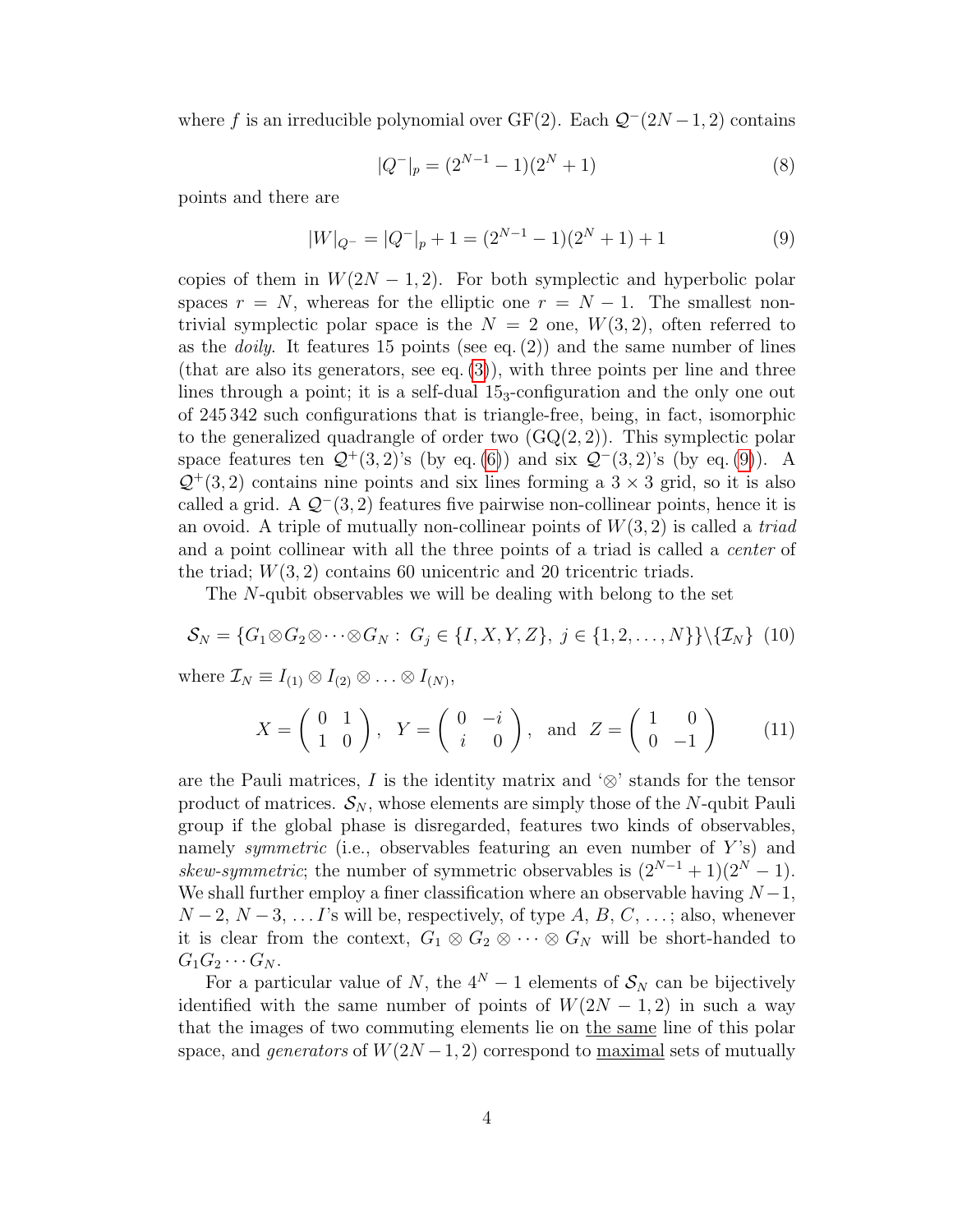commuting elements. If we take the symplectic form defined by eq. (1), then this bijection acquires the form

<span id="page-4-0"></span>
$$
G_j \leftrightarrow (x_j, x_{j+N}), \ j \in \{1, 2, \dots, N\},\tag{12}
$$

assuming that

<span id="page-4-1"></span>
$$
I \leftrightarrow (0,0), \ X \leftrightarrow (0,1), \ Y \leftrightarrow (1,1), \text{ and } Z \leftrightarrow (1,0). \tag{13}
$$

Employing the above-introduced bijection (for more details see, e. g., [\[12\]](#page-22-11)), it can be shown that given an observable  $O$ , the set of symmetric observables commuting with O together with the set of skew-symmetric observables not commuting with O will lie on a certain non-degenerate quadric of  $W(2N-1, 2)$ , this quadric being hyperbolic (resp. elliptic) if  $O$  is symmetric (resp. skewsymmetric). We can express this important property by making, whenever appropriate, this associated observable explicit in a subscript,  $\mathcal{Q}_{\alpha}^{\pm}$  $_{(O)}^{\pm}(2N-1,2),$ noting that there exists a particular hyperbolic quadric associated with  $\mathcal{I}:$ 

<span id="page-4-2"></span>
$$
\mathcal{Q}^+_{(\mathcal{I})}(2N-1,2) := \{ (x_1, x_2, \dots, x_{2N}) \in W(2N-1,2) \mid x_1 x_{N+1} + x_2 x_{N+2} + \dots + x_N x_{2N} = 0 \}.
$$
\n(14)

Given a point-line incidence geometry  $\Gamma(P, L)$ , a *geometric hyperplane* of  $\Gamma(P, L)$  is a subset of its point set such that a line of the geometry is either fully contained in the subset or has with it just a *single* point in common. The Veldkamp space  $V(\Gamma)$  of  $\Gamma(P, L)$  is the space in which [\[16\]](#page-23-0): (i) a point is a geometric hyperplane of  $\Gamma$  and (ii) a line is the collection, denoted  $H'H''$ , of all geometric hyperplanes H of  $\Gamma$  such that  $H' \cap H'' = H' \cap H = H'' \cap H$  or  $H = H', H''$ , where H' and H'' are distinct points of  $\mathcal{V}(\Gamma)$ . For a  $\Gamma(P, L)$  with three points on a line, all Veldkamp lines are of the form  $\{H', H'', \overline{H'\Delta H''}\}$ where  $\overline{H^{\prime} \Delta H^{\prime\prime}}$  is the complement of symmetric difference of  $H^{\prime}$  and  $H^{\prime\prime}$ , i.e. they form a vector space over GF(2). As demonstrated in [\[10\]](#page-22-9),  $\mathcal{V}(W(2N (1, 2)$ ) ≅ PG(2N, 2). Its points are both hyperbolic and elliptic quadrics of  $W(2N-1, 2)$ , as well as its perp-sets. Given a point x of  $W(2N-1, 2)$ , the perp-set  $\widehat{Q}_{(x)}(2N-1, 2)$  of x consists of all the points collinear with it,

$$
\widehat{\mathcal{Q}}_{(x)}(2N-1,2) := \{ y \in W(2N-1,2) \mid \sigma(x,y) = 0 \};\tag{15}
$$

the point x being referred to as the *nucleus* of  $\mathcal{Q}_{(x)}(2N - 1, 2)$ .

We shall briefly recall basic properties of the Veldkamp space of the doily,  $\mathcal{V}(W(3, 2)) \simeq \text{PG}(4, 2)$ , whose in-depth description can be found in [\[11\]](#page-22-10). The 31 points of  $\mathcal{V}(W(3, 2))$  comprise 15 perp-sets, ten grids and six ovoids – as also illustrated in Figure [1.](#page-5-0) The 155 lines of  $\mathcal{V}(W(3, 2))$  split into five distinct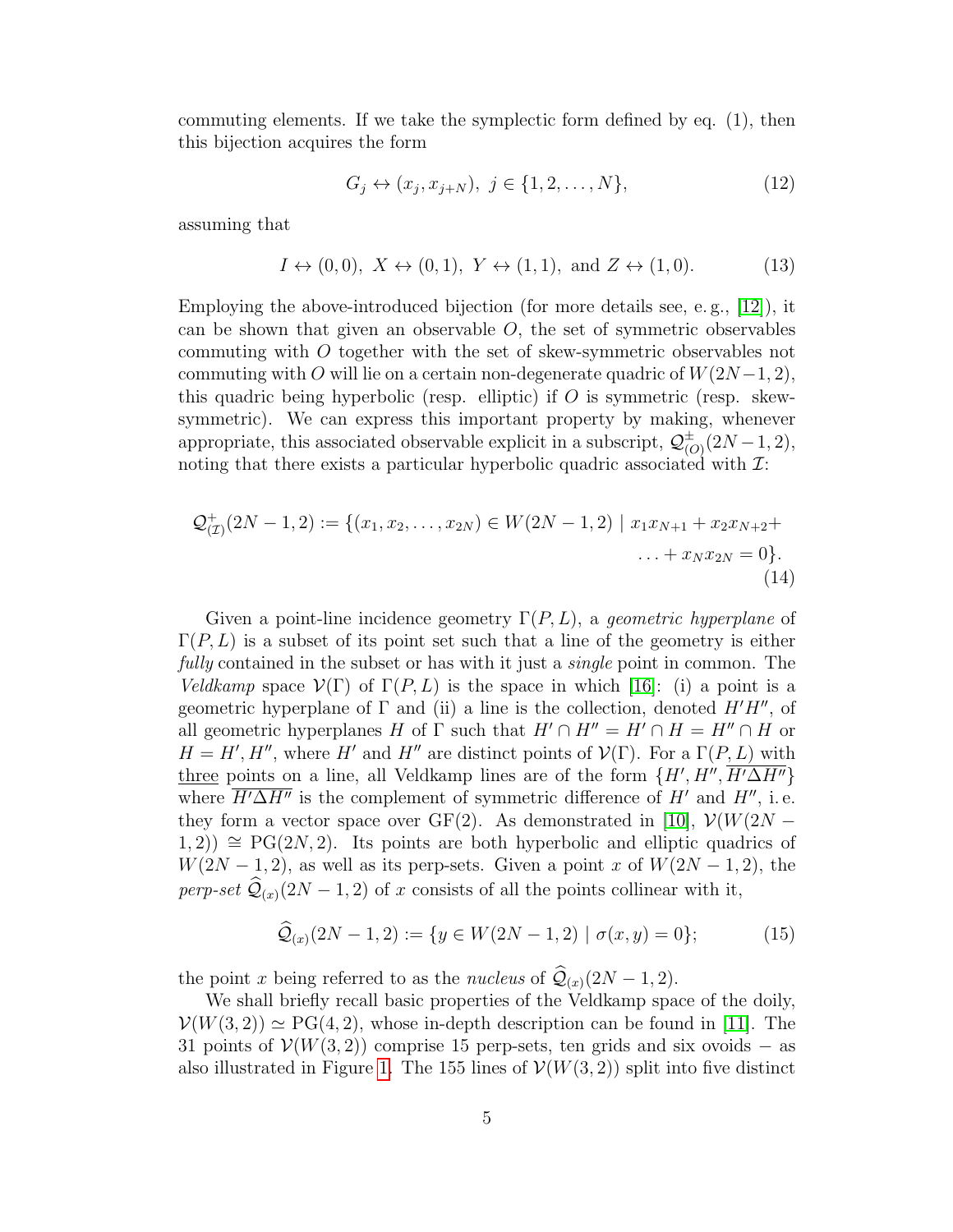

<span id="page-5-0"></span>Figure 1: The three kinds of geometric hyperplanes of  $W(3, 2)$ . The 15 points of the doily are represented by small circles and its 15 lines are illustrated by the straight segments as well as by the segments of circles; note that not every intersection of two segments counts for a point of the doily. The upper panel shows grids (red bullets), the middle panel perp-sets (yellow bullets) and the bottom panel ovoids (blue bullets). Each picture − except that located in the bottom right-hand corner − stands for five different hyperplanes, the four other being obtained from it by its successive rotations through 72 degrees around the center of the pentagon.

<span id="page-5-1"></span>Table 1: An overview of the properties of the five different types of lines of  $\mathcal{V}(W(3, 2))$  in terms of the *core* (i.e., the set of points common to all the three hyperplanes forming the line) and the types of geometric hyperplanes featured by a generic line of a given type. The last column gives the total number of lines per each type.

| . vpe | Core             | Perps | Ovoids Grids |    |
|-------|------------------|-------|--------------|----|
|       | Two Secant Lines |       |              |    |
| Н     | Single Line      |       |              | 15 |
| Ш     | Tricentric Triad |       |              |    |
| IV    | Unicentric Triad |       |              |    |
|       | Single Point     |       |              |    |

types as summarized in Table [1](#page-5-1) and depicted in Figure [2.](#page-6-0) (Table [1,](#page-5-1) as well as Figure [1](#page-5-0) and Figure [2,](#page-6-0) were taken from [\[17\]](#page-23-1).)

In what follows we will mainly be focused on  $W(2N-3, 2)$ 's that are located in  $W(2N-1, 2)$ . These are, in general, of two different kinds [\[10\]](#page-22-9). A  $W(2N-3, 2)$  of the first kind, to be called *linear*, is isomorphic to the intersection of two perp-sets with non-collinear nuclei and their number in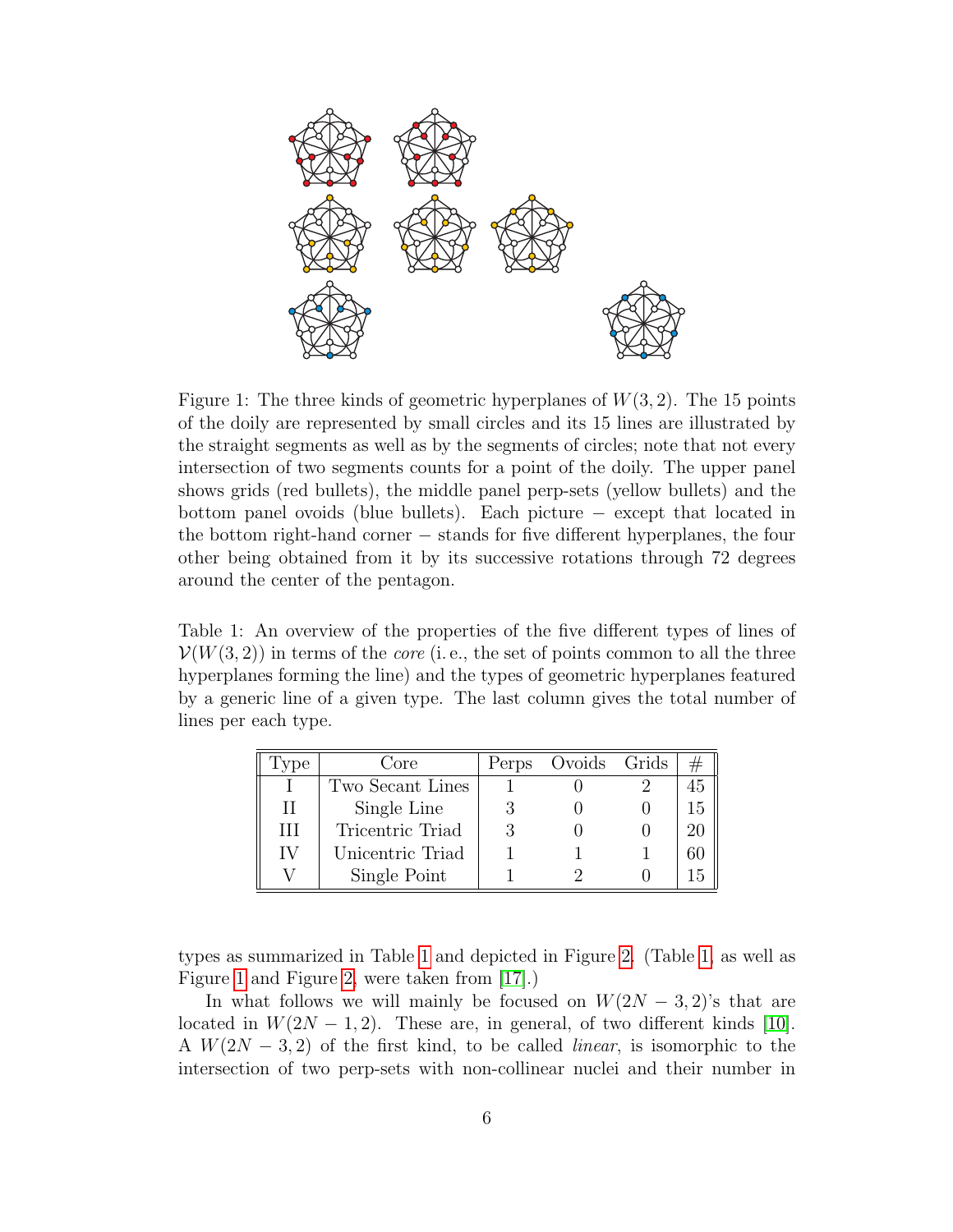

<span id="page-6-0"></span>Figure 2: An illustrative portrayal of representatives (rows) of the five (numbered consecutively from top to bottom) different types of lines of  $\mathcal{V}(W(3, 2)),$ each being uniquely determined by the properties of its core (black bullets).

 $W(2N-1, 2)$  is

<span id="page-6-1"></span>
$$
|W|_{W_l} = \frac{1}{3} 4^{N-1} (4^N - 1).
$$
 (16)

<span id="page-6-2"></span>A  $W(2N-3, 2)$  of the second kind, to be called *quadratic*, is isomorphic to the intersection of a hyperbolic quadric and an elliptic quadric and  $W(2N-1, 2)$ features

$$
|W|_{W_q} = 4^{N-1}(4^N - 1)
$$
\n(17)

of them. By way of example, in  $W(3, 2)$  a linear (resp. quadratic)  $W(1, 2)$ corresponds to a tricentric (resp. unicentric) triad.

In the sequel, when referring to  $W(2N-1, 2)$  and its subspaces we will always have in mind the  $W(2N-1, 2)$  and its subspaces whose points are labelled by N-qubit observables from the set  $\mathcal{S}_N$  as expressed by eqs. [\(12\)](#page-4-0) and [\(13\)](#page-4-1). Moreover, a linear subspace of such  $W(2N-1, 2)$  will be called *positive* or negative according as the (ordinary) product of the observables located in it is  $+I_N$  or  $-I_N$ , respectively. Let us illustrate this point taking again the  $N=2$ case. Up to isomorphism, there is just one type of the two-qubit doily. Its six observables of type A are IX,  $XI$ , IY, YI, IZ, and ZI and its nine ones of type  $B$  are  $XX, XY, XZ, YX, YY, YZ, ZX, ZY$  and  $ZZ$ , the latter lying on a particular hyperbolic quadric,  $\mathcal{Q}_{\alpha}^{+}$  $(\overline{Y}_Y)(3,2)$ . Among the 15 lines only the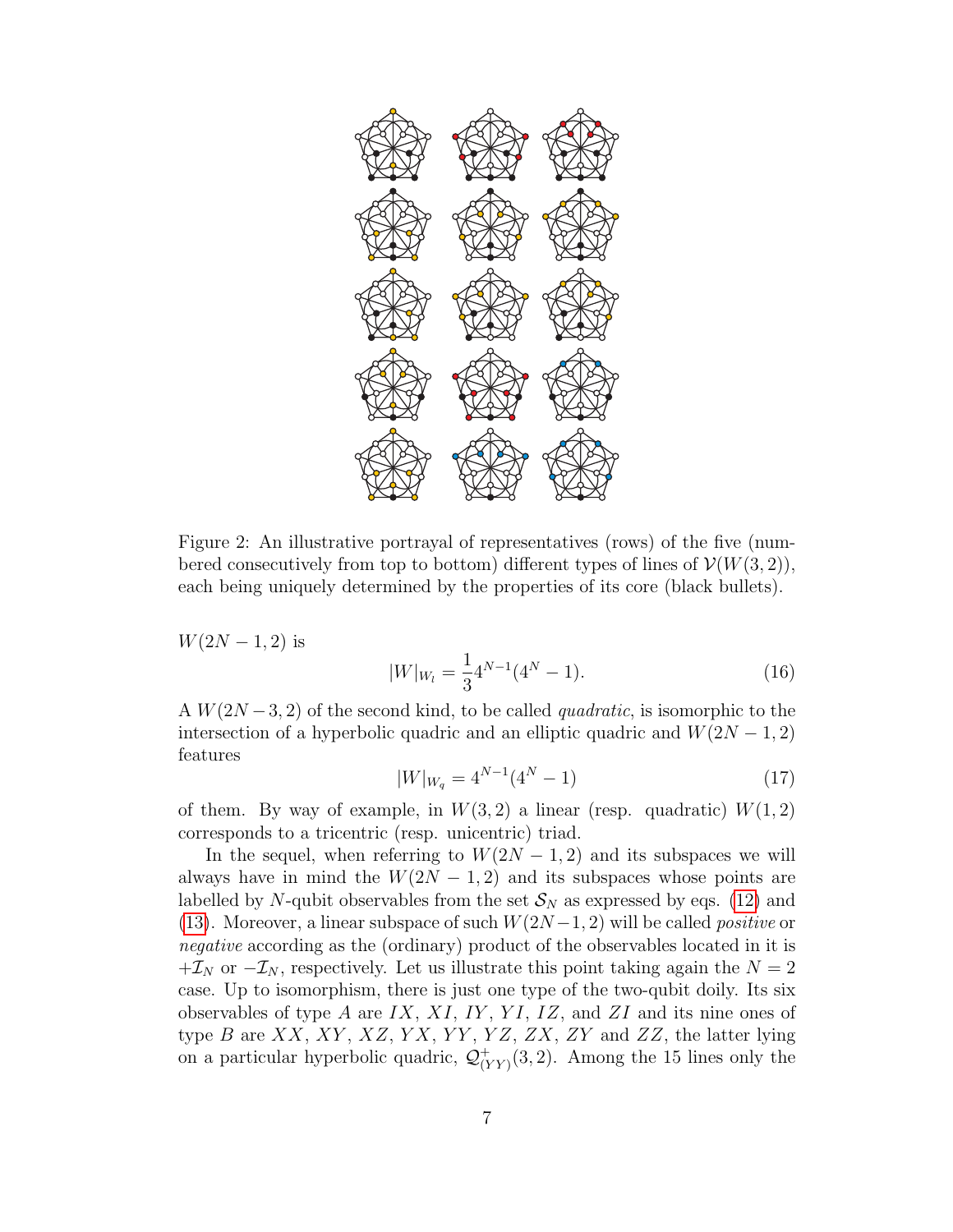three lines  $\{XX,YY,ZZ\}$ ,  $\{XY,YZ,ZX\}$  and  $\{XZ,YX,ZY\}$  are negative, forming also one system of generators of  $\mathcal{Q}_{\alpha}^{+}$  $V(YY)(3,2).$ 

### 3  $W(3, 2)$  and its Two-Qubit  $W(1, 2)$ 's

This is a rather trivial case. As already mentioned in Sec. 2, the doily contains three negative lines, of the same  $(B-B-B)$  type. Among its  $W(1, 2)$ 's, we find two types of linear ones and three types of quadratic ones, whose properties are summarized in Table [2.](#page-7-0)

<span id="page-7-0"></span>Table 2: Classification of  $W(1, 2)$ 's living in  $W(3, 2)$ . Column one (T) shows the type, columns two and three  $(O_A \text{ and } O_B)$  indicate the number of observables of corresponding types, and columns four  $(W_l)$  and five  $(W_q)$  yield, respectively, the number of 'linear' and 'quadratic'  $W(1, 2)$ 's of a given type.

|                | $O_A$          | $O_B$ |    |    |
|----------------|----------------|-------|----|----|
|                | $\mathcal{O}$  | 3     |    | 6  |
| $\overline{2}$ | ı              | 2     |    | 36 |
| 3              | 1              | 2     | 18 |    |
|                | $\overline{2}$ |       |    | 18 |
| $\overline{5}$ | 3              | 0     | 2  |    |

It is worth noticing that the six quadratic  $W(1, 2)$ 's (i.e., unicentric triads) of Type 1 lie on the distinguished quadric  $\mathcal{Q}_{\alpha}^{+}$  $V(Y(Y)(3,2)$ , being in fact its six ovoids.

# $4$   $W(5, 2)$  and its Three-Qubit Doilies

The space  $W(5, 2)$  contains 63 points, 315 lines and 135 generators, the latter being all Fano planes. Among the 63 canonical three-qubit observables associated to the points, nine are of type  $A$ , 27 are type  $B$  and 27 are of type C. Through an observable of type C there pass six negative lines, all being of type  $C - C - B$ ; the total number of negative lines of this type thus is  $\frac{27\times6}{2}$  = 81. Through an observable of type B there pass four negative lines. Of them, three are of the above-mentioned type and the fourth one is of type  $B - B - B$ ; the total number of negative lines of the latter type is  $\frac{27 \times 1}{3} = 9$ . As no negative line features an observable of type  $A$ , one finds that the  $W(5, 2)$ accommodates as many as  $(81 + 9 = 90$  negative lines.

When we pass to  $W(3, 2)$ 's, we find a (much) richer structure, because alongside the types of observables we can employ one more parameter, namely the number of negative lines a given  $W(3, 2)$  contains. In fact, we find that the 336 linear doilies (see eq. [16\)](#page-6-1) fall into six different types and the 1008 quadratic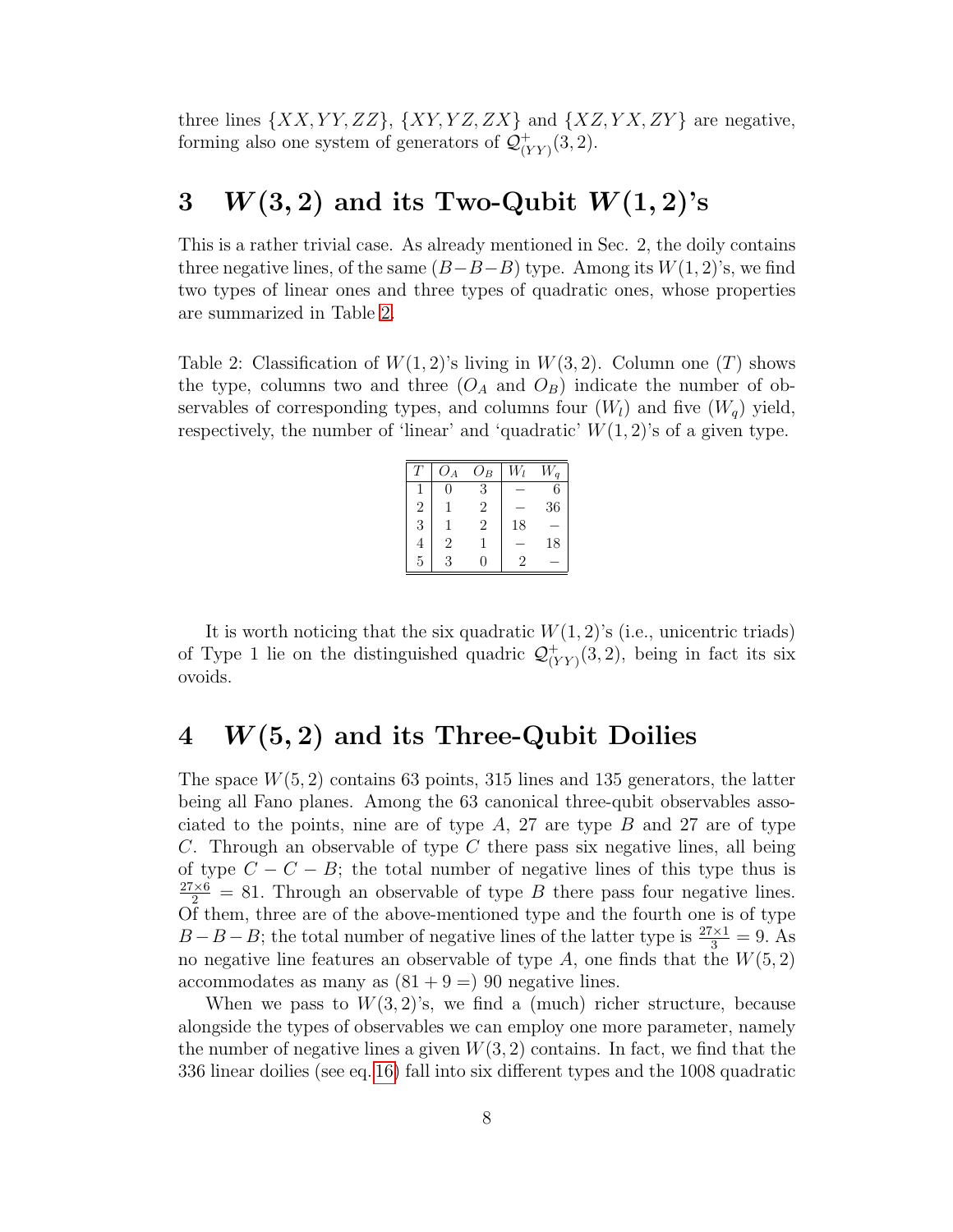<span id="page-8-0"></span>Table 3: Classification of doilies living in  $W(5, 2)$ . Column one  $(T)$  shows the type, column two  $(C^-)$  the number of negative lines in a doily of the given type, columns three to five  $(O_A \text{ to } O_C)$  indicate the number of observables of corresponding types, and columns six  $(D_l)$  and seven  $(D_q)$  yield, respectively, the number of 'linear' and 'quadratic' doilies of a given type.

| Т              | $C^{\cdot}$    | $O_A$          | $O_B$          | $O_C$          | $D_l$ | $D_q$ |
|----------------|----------------|----------------|----------------|----------------|-------|-------|
| $\mathbf{1}$   | 7              | 0              |                | 8              |       | 81    |
| $\overline{2}$ | 7              | 0              | 9              | 6              | 27    |       |
| 3              | 6              | 1              | $\overline{5}$ | 9              |       | 108   |
| $\overline{4}$ | $\overline{5}$ | $\overline{2}$ | $\overline{5}$ | 8              | 162   |       |
| $\overline{5}$ | $\overline{5}$ | $\overline{2}$ | 7              | 6              |       | 162   |
| 6              | $\overline{4}$ | 3              | $\overline{5}$ | 7              |       | 324   |
| $\overline{7}$ | 3              | 0              | 9              | 6              | 9     |       |
| 8              | 3              | 0              | 15             | $\overline{0}$ |       | 36    |
| $\overline{9}$ | 3              | $\overline{2}$ | 7              | 6              |       | 216   |
| 10             | 3              | $\overline{2}$ | 9              | $\overline{4}$ | 81    |       |
| 11             | 3              | 4              | $\overline{5}$ | 6              | 54    |       |
| 12             | 3              | 4              | 7              | $\overline{4}$ |       | 81    |
| 13             | 3              | 6              | 9              | $\overline{0}$ | 3     |       |

ones (see eq. [17\)](#page-6-2) into seven types; we note in passing that Type 9 splits further into two subtypes depending on whether the two observables of type A do (Type 9A, 162 members) or do not (Type  $9B$ , 54 members) commute. This classification is summarized in Table [3](#page-8-0) and also pictorially illustrated in Figure [3.](#page-9-0) It is worth noticing here that there are two different types of doilies (Type 3 and Type 6) exhibiting an even number of negative lines.

The 27 observables of type B lie on an elliptic quadric of  $W(5, 2)$ , which can be defined as follows:

$$
\mathcal{Q}^-_{(YYY)}(5,2) := x_1^2 + x_1 x_4 + x_4^2 + x_2^2 + x_2 x_5 + x_5^2 + x_3^2 + x_3 x_6 + x_6^2 = 0. \tag{18}
$$

Here, we took a coordinate basis of  $W(5, 2)$  in which the symplectic form  $\sigma(x, y)$  is given by eq. [\(1\)](#page-2-2),

$$
\sigma(x,y) = (x_1y_4 - x_4y_1) + (x_2y_5 - x_5y_2) + (x_3y_6 - x_6y_3),
$$

so that the correspondence between the 63 three-qubit observables (see eq. [\(10\)](#page-3-1))

$$
\mathcal{S}_3 = \{G_1 \otimes G_2 \otimes G_3 : G_j \in \{I, X, Y, Z\}, j \in \{1, 2, 3\}\} \setminus \mathcal{I}_3
$$

and the 63 points of  $W(5, 2)$  is of the form (see eq. [\(12\)](#page-4-0))

$$
G_j \leftrightarrow (x_j, x_{j+3}), \ j \in \{1, 2, 3\},\
$$

taking also into account eqs. (13). This special quadric  $\mathcal{Q}_{\alpha}^ \frac{(-1)}{(YYY)}$ (5, 2), like any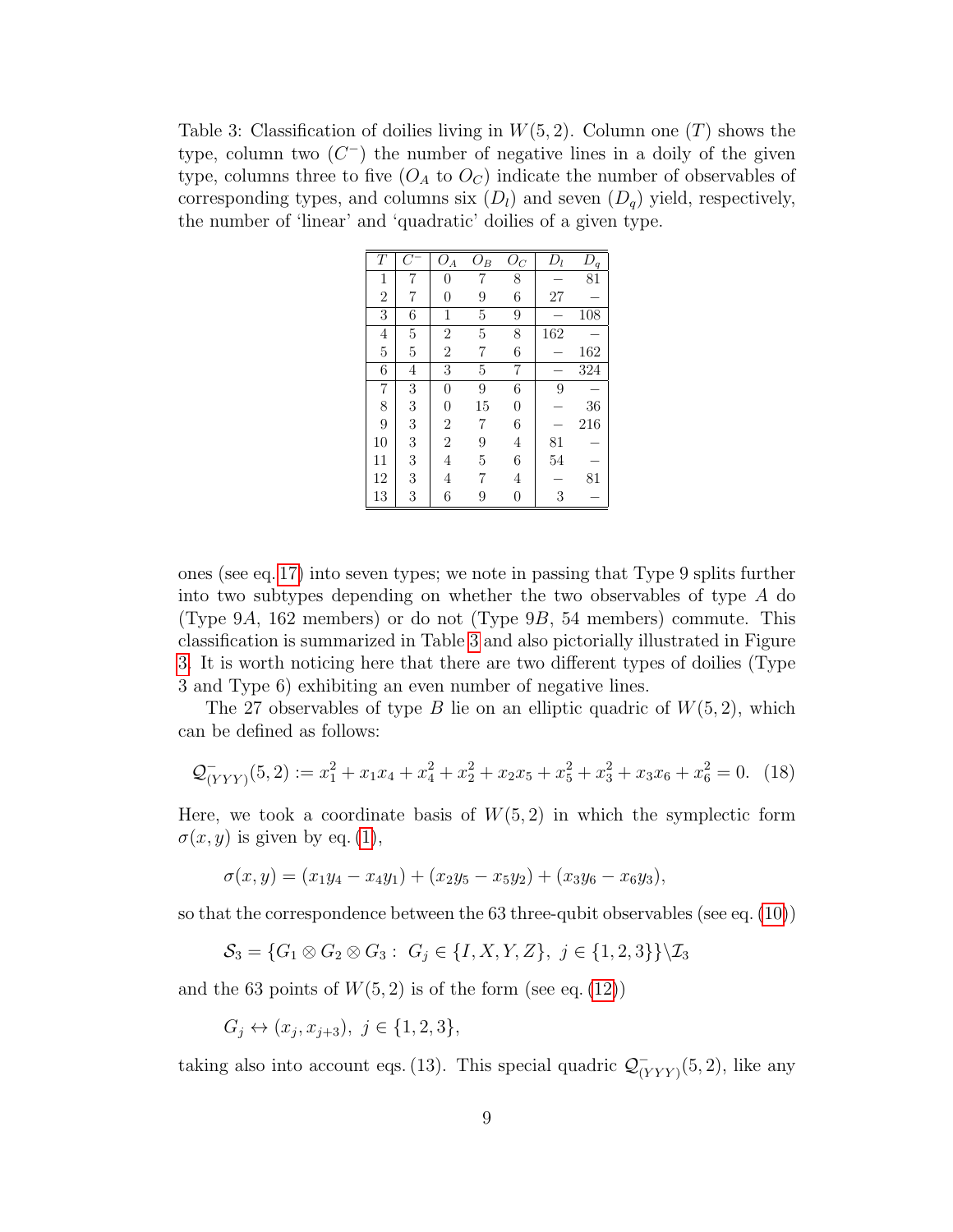

<span id="page-9-0"></span>Figure 3: Representatives – numbered consecutively from left to right, top to bottom – of the 13 different types of three-qubit doilies; Type 1 is top left, Type 13 bottom middle; we also distinguish between Type 9A (3rd row, right) and Type 9B (4th row, left). The three different types of observables are distinguished by different colors and the negative lines are drawn heavy.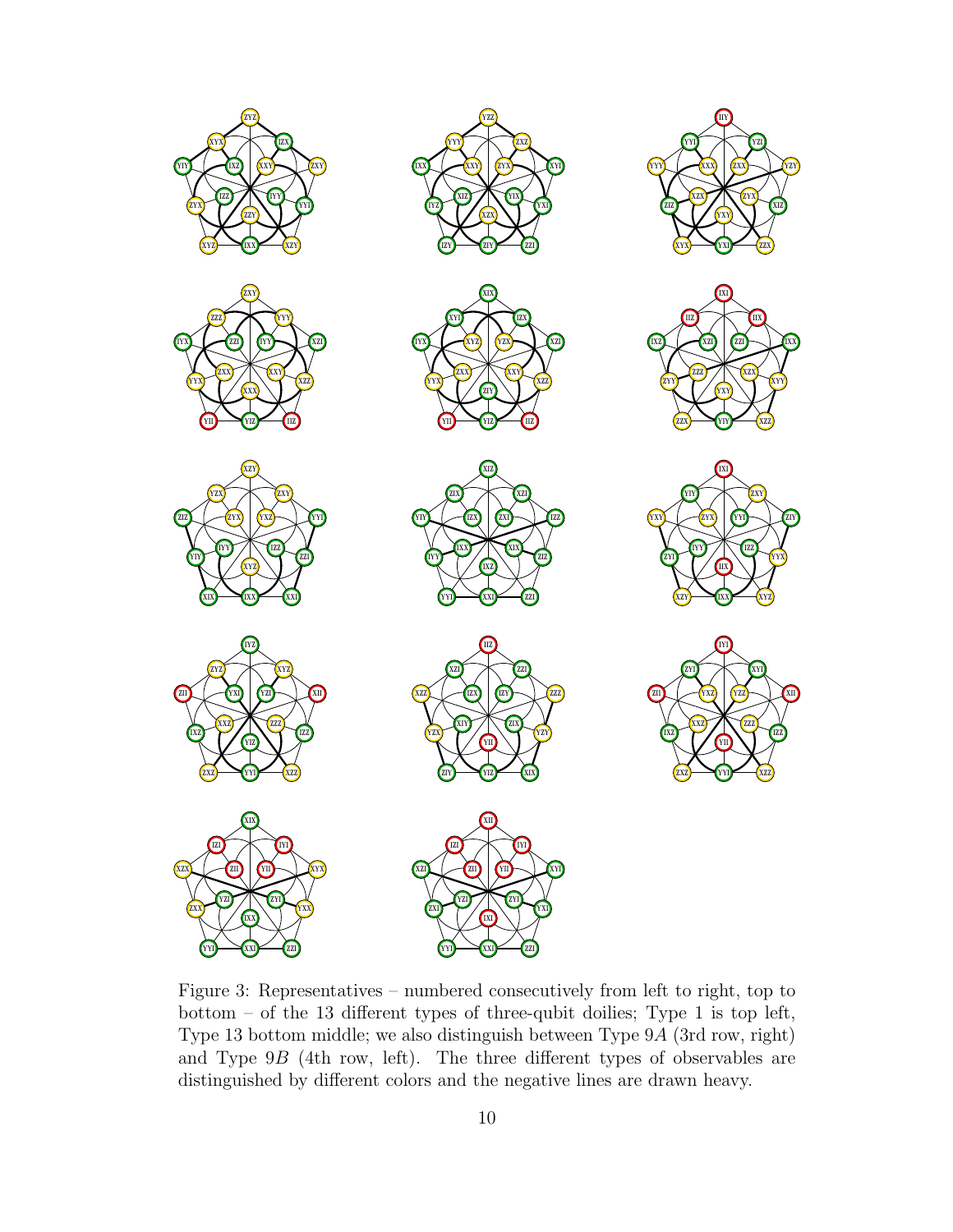non-degenerate quadric, is a *geometric hyperplane* of  $W(5, 2)$ . As a doily is also a *subgeometry* of  $W(5, 2)$ , it either lies fully in  $\mathcal{Q}_{\alpha}^{-}$  $\frac{(-1)}{(YYY)}$  (5, 2) (Type 8), or shares with  $\mathcal{Q}_{\alpha}^{-}$  $\frac{(-}{(YYY)}(5,2)$  a set of points that form a geometric hyperplane; an ovoid (Types 3, 4, 6 and 11), a perp-set (Types 1, 5, 9 and 12) and a grid (Types 2, 7, 10 and 13). One also observes that no quadratic doily shares a grid with  $\mathcal{Q}_{\alpha}^ \frac{(-1)}{(YYY)}(5,2).$ 

In addition to the distinguished elliptic quadric, there are also three distinguished hyperbolic quadrics in  $W(5, 2)$ , namely: the quadric whose 35 observables feature either two  $X'$ s or no  $X$ ,

$$
\mathcal{Q}^+_{(ZZZ)}(5,2) := x_4^2 + x_5^2 + x_6^2 + x_1x_4 + x_2x_5 + x_3x_6 = 0,\tag{19}
$$

the one whose 35 observables feature either two Y's or no Y (see eq.  $(14)$ ),

<span id="page-10-0"></span>
$$
\mathcal{Q}^+_{(III)}(5,2) := x_1 x_4 + x_2 x_5 + x_3 x_6 = 0,\tag{20}
$$

and the one whose 35 observables feature either two  $Z$ 's or no  $Z$ ,

$$
\mathcal{Q}^+_{(XXX)}(5,2) := x_1^2 + x_2^2 + x_3^2 + x_1 x_4 + x_2 x_5 + x_3 x_6 = 0.
$$
 (21)

Accordingly, there are three distinguished doilies of Type 8, namely the ones the quadric  $\mathcal{Q}_{\alpha}^ \frac{(-}{(YYY)}(5,2)$  shares with these three hyperbolic quadrics.

Take the two-qubit doily. Add formally to each observable, at the same position, the same mark from the set  $\{X, Y, Z\}$ . Pick up a geometric hyperplane in this three-qubit labeled doily, and replace by  $I$  the added mark in each observable that belongs to this geometric hyperplane. One obviously gets a three-qubit doily. Now, there are 31 geometric hyperplanes in the doily, three possibilities  $(X, Y, Z)$  to pick up a mark, and three possibilities (left, middle, right) where to insert the mark; so there will be  $31 \times 3 \times 3 = 279$  doilies created this way. In particular, out of the  $15 \times 9 = 135$  doilies 'induced' by perp-sets, 81 are of Type 10 and 54 of Type 11; out of the  $10 \times 9 = 90$  doilies 'generated' by grids, 81 are of Type 12 and 9 of Type 8; finally, the  $6 \times 9 = 54$  doilies stemming from ovoids are all of the same type 9B. So, if we look at Table [3,](#page-8-0) all doilies of Types 1 to 7, 27 doilies of type 8 and all doilies of type 9A can be regarded as 'genuine' three-qubit guys, 9 doilies of type 8 that originate from grids (henceforth referred to as Type  $8'$ ) and all doilies of types  $9B$  to 13 can be viewed as 'built from the two-qubit guy; with Type 13 doilies being even more two-qubit-like.

This stratification of three-qubit doilies can also be spotted in a different way. Take a representative doily of a particular type, for example that of Type 3 depicted in Figure [4,](#page-11-0) top. From its three-qubit labels, keep first only the left mark (bottom left figure), then the middle mark (bottom middle figure) and, finally, the right mark (bottom right figure). In each of these three 'residual' doilies it is easy to see that if you take the points featuring a given non-trivial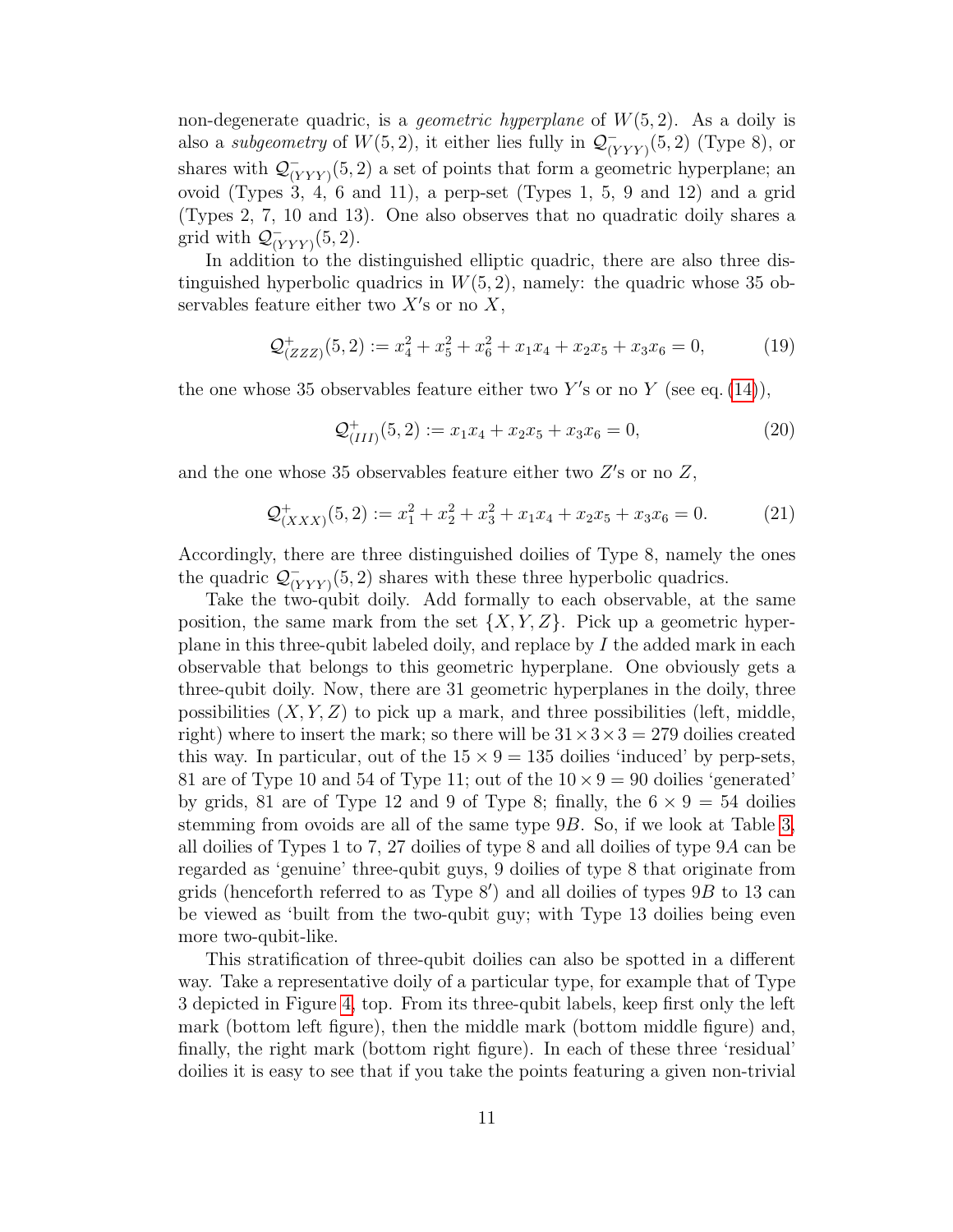

<span id="page-11-0"></span>Figure 4: A formal decomposition of a three-qubit doily (top) into three 'singlequbit residuals' (bottom). In each doily of the bottom row, the three geometric hyperplanes forming a Veldkamp line are distinguished by different color, with their common points being drawn black; also, the nuclei of perp-sets are represented by double circles.

mark (i.e.,  $X, Y$  or  $Z$ ) together with the points featuring I, these always form a geometric hyperplane, and the whole set form a Veldkamp line of the doily where the points featuring I represent its core! Employing Table [1](#page-5-1) we readily see that this Veldkamp line is of type V (the core is a single point) for the left residual doily, type III (the core is a tricentric triad) for the middle doily and of type IV (the core is a unicentric triad) for the right one. To account this way for the 13 types of three-qubit doilies, we also need the concept of a trivial Veldkamp line of the doily, i. e. a line consisting of a geometric hyperplane counted twice and the full doily, which exactly accounts for those doilies 'generated' by the two-qubit doily! This classification is summarized in Table [4.](#page-12-0) Here, columns two to six give the number of ordinary Veldkamp lines of a given type, columns seven to nine show the same for trivial Veldkamp lines and the last column corresponds to the degenerate case when all the points of a residual doily bear the label I. Note that all doilies stemming from the two-qubit doily (i.e., Types 8' to 13) feature ordinary Veldkamp lines of the same type.

Using computer, we have also found out a very interesting property that given a doily and any geometric hyperplane in it, there are three other doilies having the same geometric hyperplane. Figure [5](#page-13-0) serves as a visualisation of this fact when the common geometric hyperplane is an ovoid. The four doilies sharing a geometric hyperplane, however, do not stand on the same footing. This is quite easy to spot from our example depicted in Figure [5.](#page-13-0) A point of the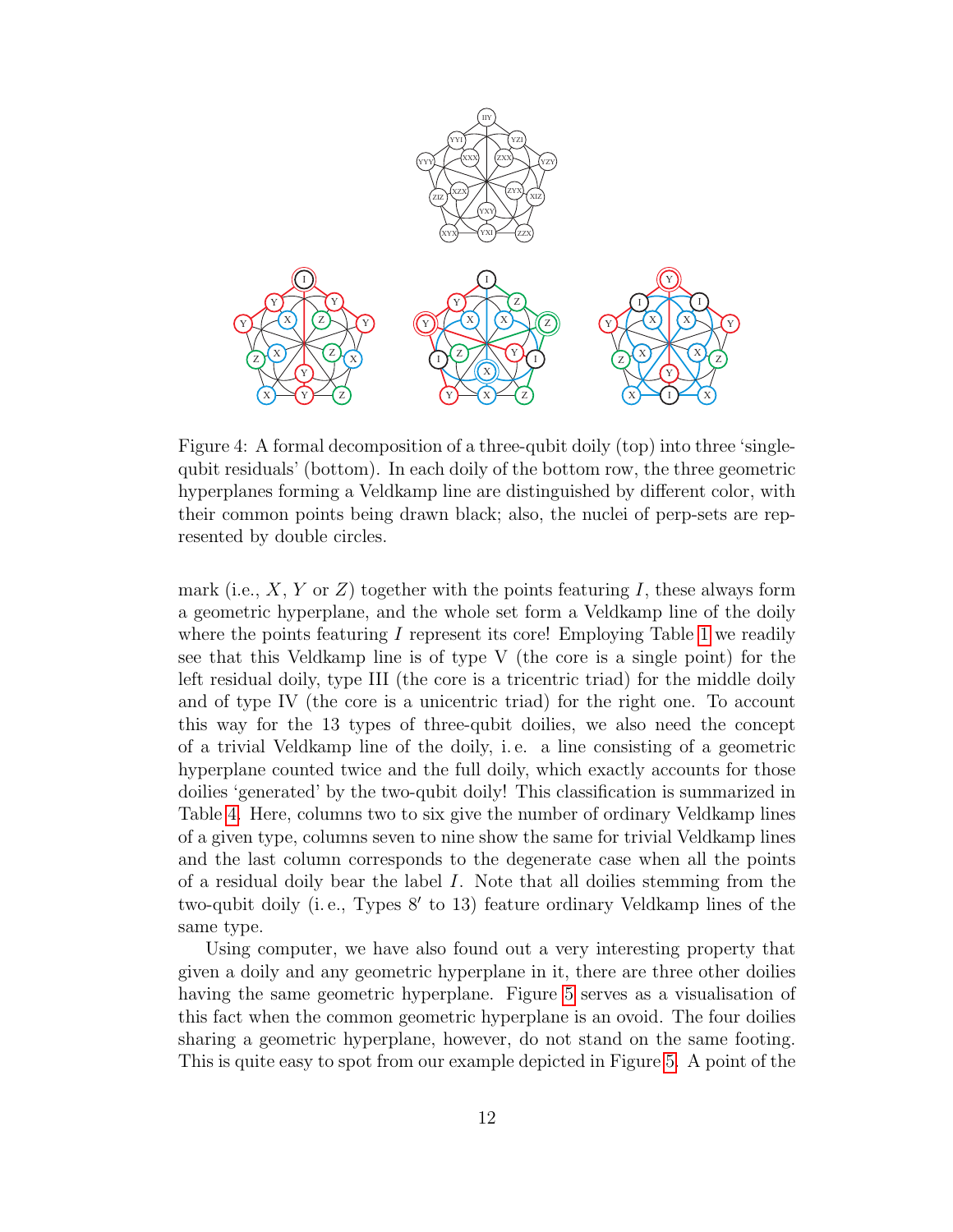<span id="page-12-0"></span>Table 4: A refined classification of doilies living in  $W(5, 2)$ . We use the following abbreviations for the cores of Veldkamp lines:  $2cl$  – two concurrent lines,  $le$  – line, ttr – tricentric triad,  $utr$  – unicentric triad,  $pt$  – point,  $ov$  – ovoid,  $ps$  – perp-set,  $gr$  – grid and fl stands for the full doily.

| $\overline{T}$   | $\overline{2cl}$ | $\bar{1}$ e  | ttr            | $_{\rm utr}$     | $\operatorname{pt}$ | $_{\rm OV}$ | ps | gr | $\overline{f}$ |
|------------------|------------------|--------------|----------------|------------------|---------------------|-------------|----|----|----------------|
| $\,1$            | $\mathbf{1}$     |              |                |                  | $\overline{2}$      |             |    |    |                |
| $\frac{2}{3}$    |                  | 3            |                |                  |                     |             |    |    |                |
|                  |                  |              | 1              | 1                | $\mathbf{1}$        |             |    |    |                |
| $\overline{4}$   |                  | $\mathbf{1}$ | $\mathbf{2}$   |                  |                     |             |    |    |                |
| $\overline{5}$   | 1                |              |                | $\boldsymbol{2}$ |                     |             |    |    |                |
| $\boldsymbol{6}$ | 1                |              | 1              | 1                |                     |             |    |    |                |
| $\overline{7}$   |                  | 3            |                |                  |                     |             |    |    |                |
| 8                | 3                |              |                |                  |                     |             |    |    |                |
| 9A               | 1                |              |                | $\boldsymbol{2}$ |                     |             |    |    |                |
| $\overline{8'}$  |                  |              | $\overline{2}$ |                  |                     |             |    | 1  |                |
| 9B               |                  |              | $\mathbf{2}$   |                  |                     | 1           |    |    |                |
| 10               |                  |              | $\sqrt{2}$     |                  |                     |             | 1  |    |                |
| 11               |                  |              | $\mathbf{2}$   |                  |                     |             | 1  |    |                |
| $12\,$           |                  |              | $\sqrt{2}$     |                  |                     |             |    | 1  |                |
| 13               |                  |              | $\overline{2}$ |                  |                     |             |    |    | $\mathbf 1$    |

doily is collinear with three distinct points of an ovoid, the three points forming a unicentric triad. Let us pick up such a triad, say  $\{ZYI, XYI, YYI\}$  and look for its centers in each of the four doilies. These are  $IYI$  (top doily),  $IIX$ (left doily),  $IIY$  (right doily) and  $IYZ$  (bottom one). We see that the last three observables are mutually anticommuting, whereas the first observable commutes with each of them. This property is found to hold for each of  $\binom{5}{2}$  $_3^5$  = 10 triads contained in an ovoid. Hence, the top doily of Figure [5](#page-13-0) has indeed a different footing than the remaining three. A similar  $3 + 1$  split up is also observed in any quadruple of doilies having a grid in common because a point of the doily is also collinear with three points of a grid that form a unicentric triad. However, when the shared hyperplane is a perp-set, one gets a different, namely  $2 + 2$  split, because in this case the corresponding triple of points forms a tricentric triad.

A tricentric triad of a linear resp. quadratic doily of  $W(5, 2)$  defines a line resp. plane in the ambient  $PG(5, 2)$ . The latter type of a triad is found to be shared by four quadratic doilies. Given the three observables of such a triad, there are seven observables commuting with each of them, the corresponding seven points lying in a Fano plane (namely in the polar plane to the plane defined by the triad) in the ambient  $PG(5, 2)$ . One of the seven observables has a distinguished footing as it commutes with each of the remaining six ones, these six observables forming three commuting pairs. Out of the six observables one can form just four tricentric triads of which each is complementary to the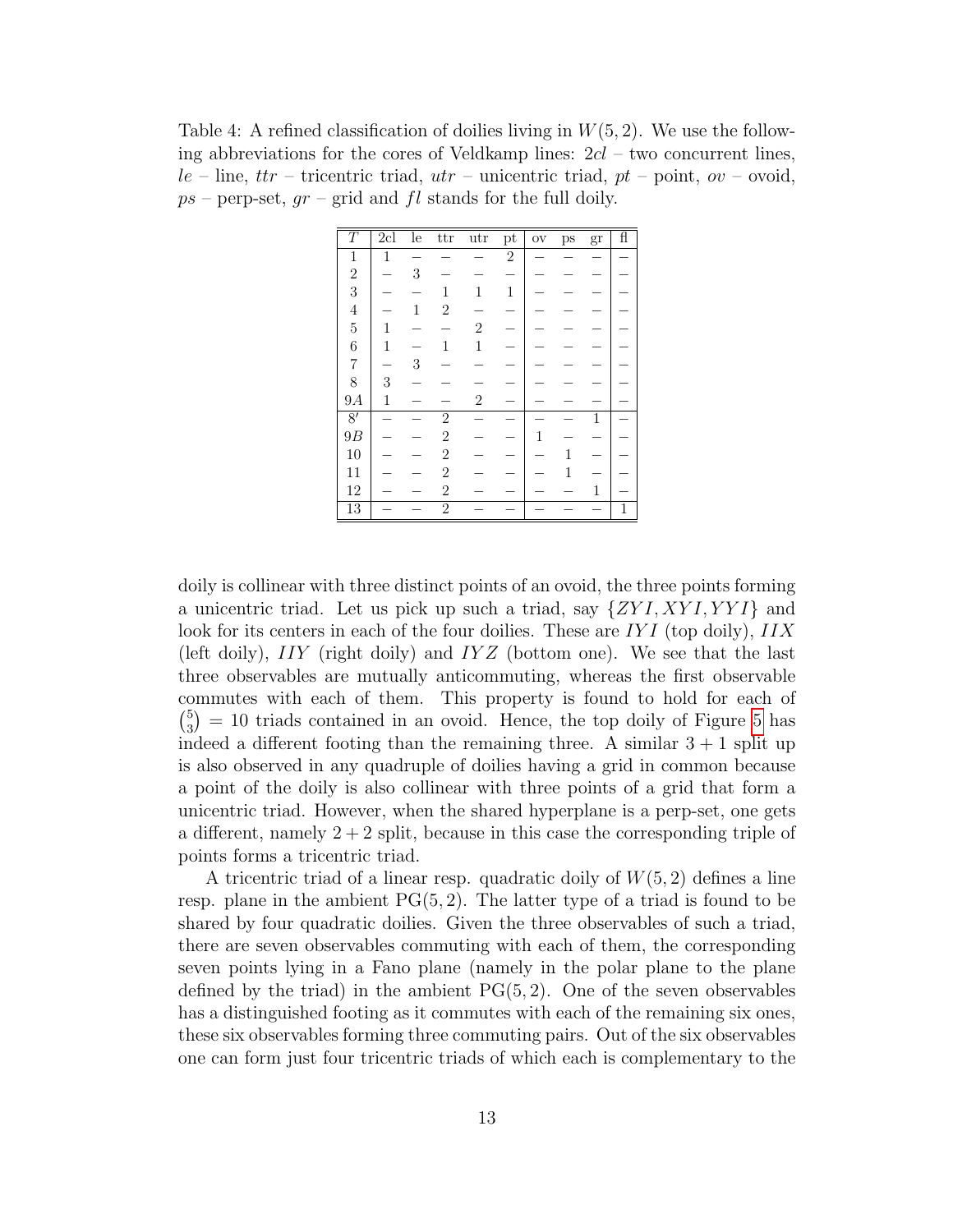

<span id="page-13-0"></span>Figure 5: An illustration of the case when four different doilies share an ovoid (boldfaced). The top doily is of Type 11, the bottom one of Type 8, and both the left and right doilies are of Type 3.

triad we started with and thus defines with the latter a unique quadratic doily. These properties are also illustrated in Figure [6.](#page-13-1)



<span id="page-13-1"></span>Figure 6: Four three-qubit doilies on a 'planar' tricentric triad (represented by hexagons). The seven observables commuting with the three hexagonal ones are, for better illustration, colored differently. The three red lines of the Fano plane that meet at the distinguished observable (gray) are totally isotropic, whilst the remaining four (depicted green) are not. The four complementary triads (of observables) are illustrated by a full black circle and three half-circles.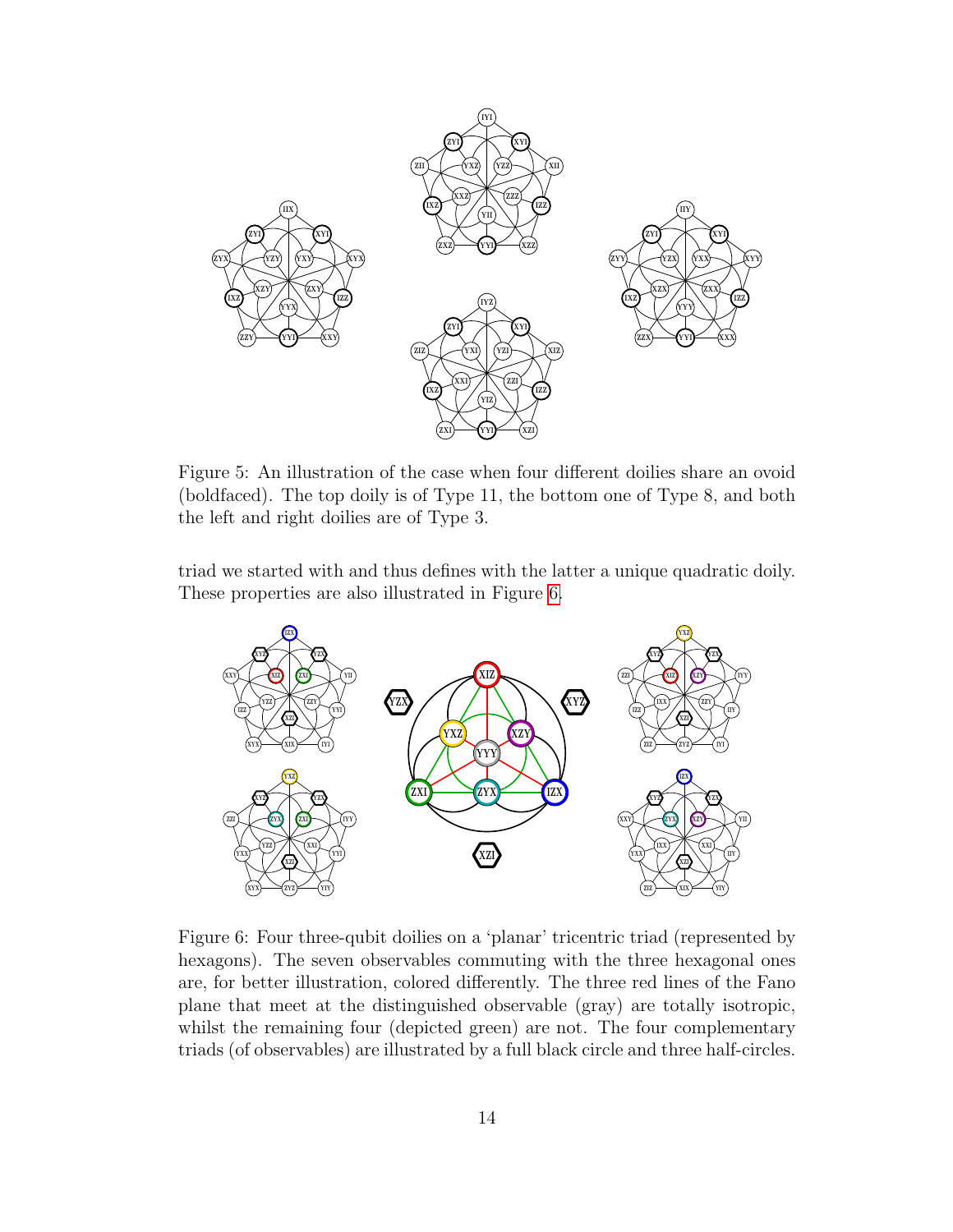Among the 13 different types of three-qubit doilies, there is one type, namely Type 3, which has two remarkable properties. The first property is that there is one point (to be called a deep point) such that all three lines passing through it are negative. Let's take a representative doily of such a type shown in Figure [3,](#page-9-0) 1st row right. The deep point is ZIZ. Then one sees that there are just two points (to be called zero-points) such that neither of them lies on a negative line; one is  $IIY$  and the other is  $XIZ$ . These two points and the deep point form in the doily a tricentric triad, hence a copy of 'linear'  $W(1, 2)!$  The second property is related to the fact that through each observable of type  $B$  there pass four negative lines. Three of them are such that each features one observable of type  $B$  and two observables of type  $C$ , whereas the remaining one consists of all observables of type  $B$ . Written vertically, the four negative lines passing through our deep point ZIZ are:

$$
\begin{array}{|c|c|c|c|c|c|} \hline ZIZ & ZIZ & ZIZ & ZIZ \\ XXX & XYX & XZX & XIX \\ YXY & YYY & YZY & YIY \\ \hline \end{array}\bigg|
$$

We see that the three lines that are located in the doily are of the same type, viz.  $B - C - C$ . If we include also the fourth negative line, viz. the  $B - B - B$ one, we get what we can call a 'doily with a tail.' Taking into account the above-mentioned four-doilies-per-hyperplane property, we see that there are altogether 12 doilies, four per each observable, having the same tail and all being of Type 3.

#### 5 'Conwell' Heptads of Doilies in  $W(5, 2)$

Let's recall a famous Sylvester's construction of  $W(3, 2)$  [\[18\]](#page-23-2). Given a sixelement set  $M_6 \equiv \{1, 2, 3, 4, 5, 6\}$ , a duad is an unordered pair  $(ij) \in M_6$ ,  $i \neq j$ , and a syntheme is a set of three pairwise disjoint duads, i.e. a set  $\{(ij),(kl),(mn)\}\$  where  $i, j, k, l, m, n \in M_6$  are all distinct. The point-line incidence structure whose points are duads and whose lines are synthemes, with incidence being inclusion, is isomorphic to  $W(3, 2)$ , as also illustrated in Figure [7.](#page-14-0)



<span id="page-14-0"></span>Figure 7: A duad-syntheme model of  $W(3, 2)$ .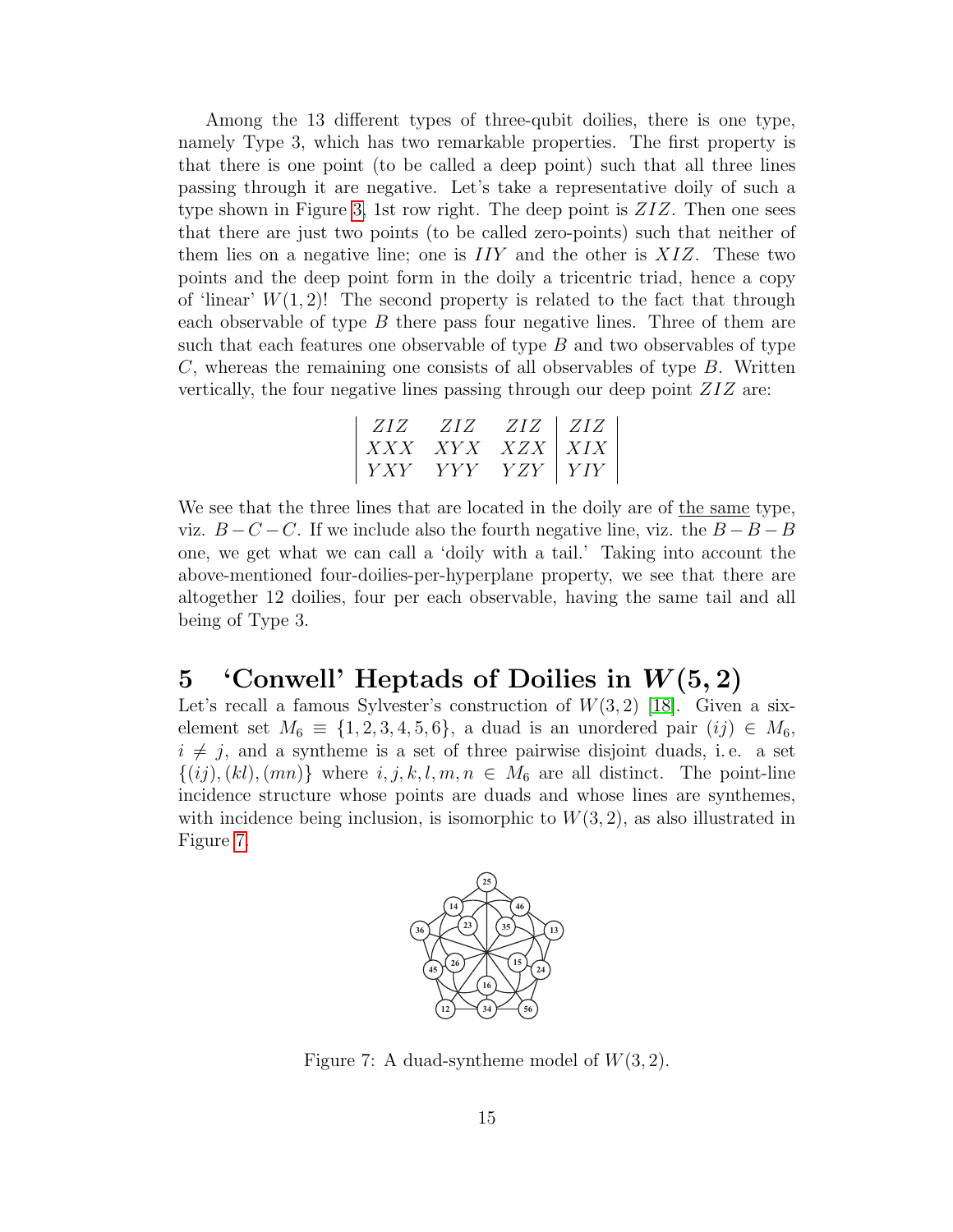

<span id="page-15-0"></span>Figure 8: An abstract heptad of doilies on a seven-element set.

Next, take a seven-element set,  $M_7 \equiv \{1, 2, 3, 4, 5, 6, 7\}$ . One can form from it  $\binom{7}{3}$  $\binom{7}{3}$  = 35 unordered triples  $(ijk)$ ,  $i \neq j \neq k \neq i$ . From each set of fifteen triples having the same element in common we can create a doily using the duad-syntheme construction on that six-element subset of  $M_7$  where the common element is omitted. So, we get seven different doilies, one per each element, as depicted in Figure [8.](#page-15-0) Any two of them have an ovoid in common; because each ovoid is characterized by two elements, say  $a$  and  $b$ , and it is of the form  $\{(abc), (abd), (abe), (abf), (abg)\}\$ , where  $a, b, c, d, e, f, g \in M<sub>7</sub>$  are all different, hence it belongs to both the a-doily and the b-doily. Also, any triple is shared by three doilies.

A remarkable fact is that this abstract heptad of doilies has a neat realization in our three-qubit  $W(5, 2)$ . To see this, we have to introduce the notion of a *Conwell heptad* of PG(5, 2). Given a  $\mathcal{Q}^+(5, 2)$  of PG(5, 2), a Conwell heptad [\[19\]](#page-23-3) (in the modern language [\[20\]](#page-23-4) also known as a maximal exterior set) with respect to  $\mathcal{Q}^+(5,2)$  is a set of seven off-quadric points such that each line joining two distinct points of the heptad is skew to the  $\mathcal{Q}^+(5,2)$ . There are exactly 8 heptads with respect to  $\mathcal{Q}^+(5,2)$ . Any two of them have exactly one point in common and any point off  $\mathcal{Q}^+(5,2)$  is exactly in two heptads; also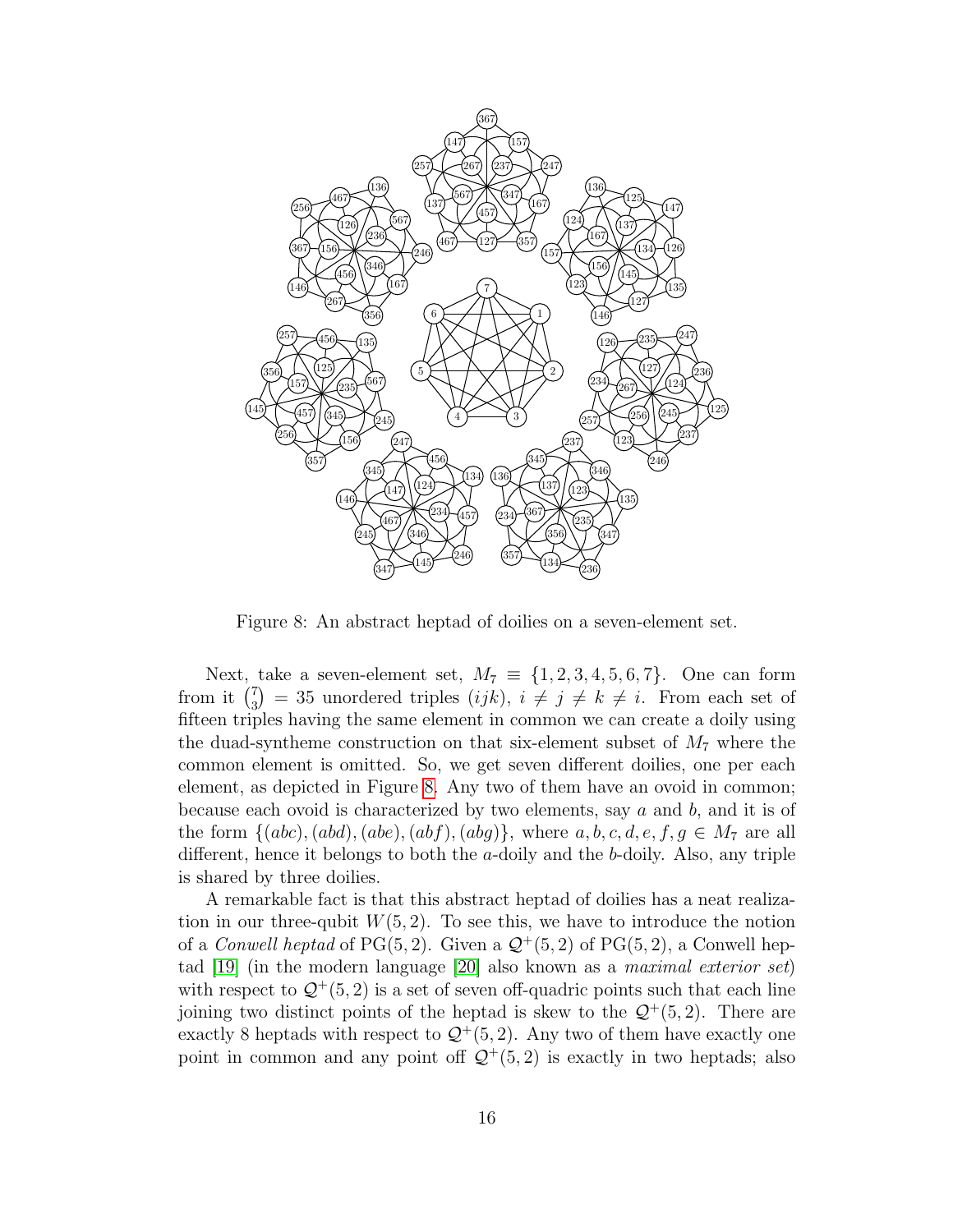any six points of a heptad are linearly independent in  $PG(5, 2)$ . Next [\[21\]](#page-23-5), let P be a point on  $\mathcal{Q}^+(5,2)$ . The tangent hyperplane of  $\mathcal{Q}^+(5,2)$  at P intersects a heptad C in exactly three points  $P_1$ ,  $P_2$  and  $P_3$  such that the points  $P_1$ ,  $P_2$ and  $P_3$  are coplanar and  $P_1, P_2$  and  $P_3$  are not collinear; that is, the points  $P_1, P_2$  and  $P_3$  represent a conic in the plane and the point P is its knot (the common intersection of its tangents). Hence, there exists a bijection from the set of the 35 points of  $\mathcal{Q}^+(5,2)$  onto the set of the 35 triples of points of C.

Now, let us take a  $\mathcal{Q}^+(5,2)$  that belongs to  $W(5,2)$ , for example  $\mathcal{Q}^+_{1}$  $^{+}_{(III)}(5,2)$ (see eq. [20\)](#page-10-0) that accommodates all symmetric observables from  $S_3$ . The eight Conwell heptads with respect to this distinguished hyperbolic quadric, expressed in terms of three-qubit observables, are:

| $\mathbf{1}$ | 2          | 3               |            | 5          | $\vert 6 \vert$                   | 7           | 8          |
|--------------|------------|-----------------|------------|------------|-----------------------------------|-------------|------------|
| ZYX          | $YZI$      | <i>YIZ</i>      | YZI        | YIZ        | YXI                               | XYI         | YH         |
| YIX          | YXZ        | $\mid YZX \mid$ | YXI        | <i>YIX</i> | YZZ                               | <i>ZY Z</i> | ZYI        |
| <i>YZZ</i>   | <i>YXX</i> | $YXX$   $IYZ$   |            | XYI        | $YZX$                             | ZYX         | XYZ        |
| XYX          | IYI        | IYX             |            |            | $\mid IYX \mid IZY \mid IYI \mid$ | <i>ZIY</i>  | XYX        |
| IY Z         | IXY        | ZYZ             | ZIY        |            | $IXY$   $IZY$                     | $XZY$       | XIY        |
| <i>YXZ</i>   | XZY        | $I\,I\,Y$       | <i>YYY</i> | <i>YYY</i> | XXY                               | XXY         | ZZY        |
| <i>HY</i>    |            | XYZ             | XIY        | ZYI        | $ZXY$                             |             | <i>ZXY</i> |

We see that each Conwell heptad entails seven pairwise anticommuting observables and so, in fact, corresponds to a set of generators of a seven-dimensional Clifford algebra [\[22\]](#page-23-6). Let us pick up one of them, say the heptad number  $|1|$ , and associate its observables with the elements of  $M_7$  as follows:

 $1 \leftrightarrow ZYX, 2 \leftrightarrow YIX, 3 \leftrightarrow YZZ, 4 \leftrightarrow XYX, 5 \leftrightarrow IYZ, 6 \leftrightarrow YXZ, 7 \leftrightarrow IIY.$ 

From the above-described relation between tangent hyperplanes to a hyperbolic quadric and a Conwell heptad it follows that any unordered triple  $(ijk)$ ,  $i, j, k \in M_7$ , will be associated with a particular point on  $\mathcal{Q}^+_{ij}$  $_{(III)}^+(5,2)$  and its associated observable is the (ordinary) product of the observables associated with elements/points i, j, and k; for example,  $146 \leftrightarrow ZYXXYXXYXZ = IXZ$ . Hence, all seven doilies of the heptad lie fully in  $\mathcal{Q}^+_{\iota}$  $^{+}_{(III)}(5,2)$  and, since no two of them share a line, they partition the set of 105 lines of  $\mathcal{Q}^+_{\iota}$  $_{(III)}^+(5,2)$ . Figure [9](#page-17-0) serves as a visualization of this particular 'Conwell' heptad of doilies. As  $W(5, 2)$  contains 36 hyperbolic quadrics (see eq. [6\)](#page-2-1), it features altogether  $36 \times 8 = 288$  such heptads of doilies.

## 6  $W(7,2)$  and its Four-Qubit  $W(5,2)$ 's

The space  $W(7, 2)$  possesses 255 points, 5355 lines, 11475 planes and 2295 generators, the latter being all  $PG(3,2)$ 's. Among the 255 canonical four-qubit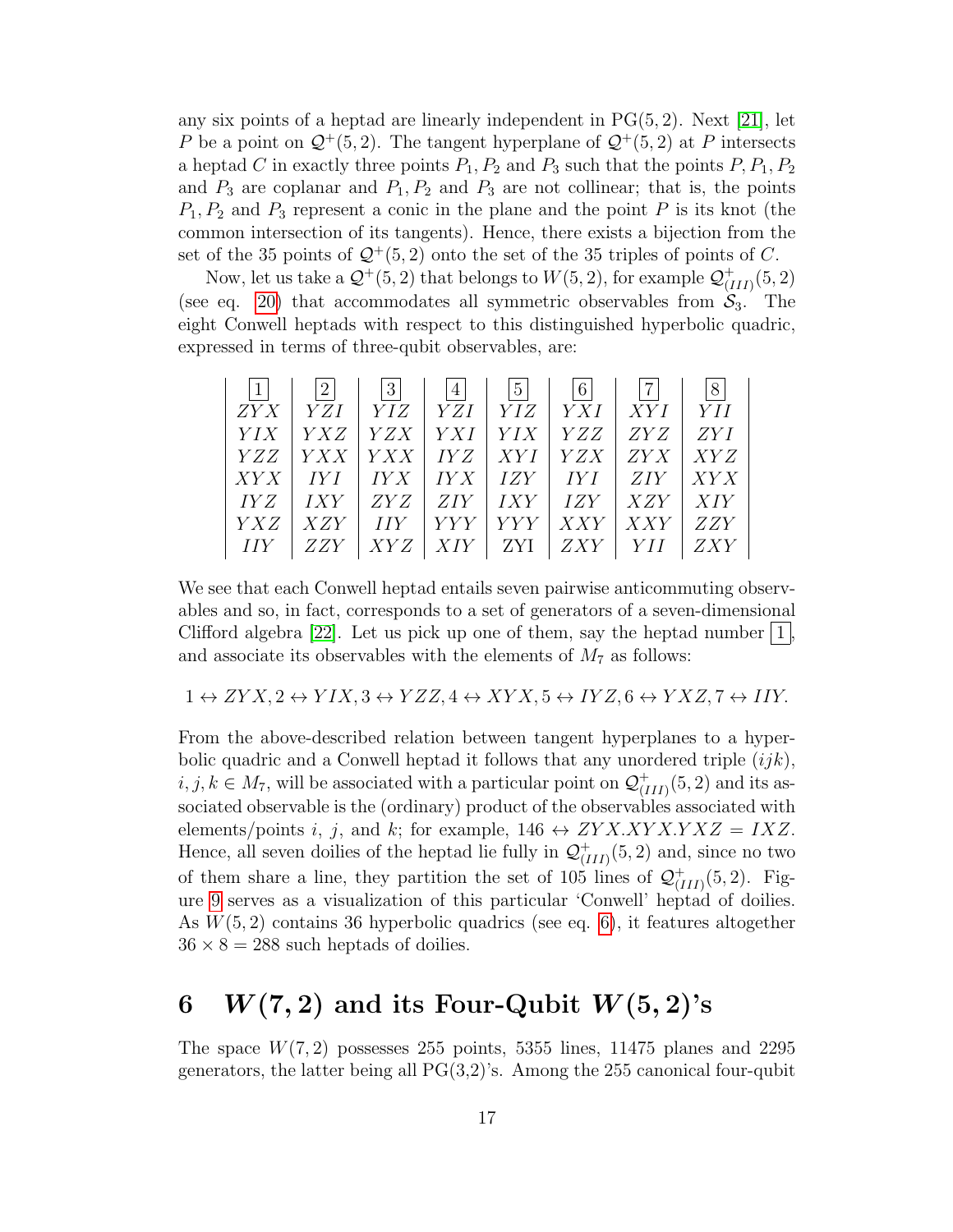

<span id="page-17-0"></span>Figure 9: A 'Conwell' heptad of doilies in the three-qubit  $W(5, 2)$ . Following our convention, different types of observables are distinguished by different colors and negative lines are shown in bold.

observables associated to the points, 12 are of type  $A$ , 54 of type  $B$ , 108 of type  $C$  and 81 of type  $D$ . Through an observable of type  $D$  there pass: four negative lines of type  $D - D - D$ , totaling to  $\frac{81\times4}{3} = 108$ ; 12 negative lines of type  $D - D - B$ , totaling to  $\frac{81 \times 12}{2} = 486$ ; and 12 negative lines of type  $D - C - C$ , totaling to  $81 \times 12 = 972$ . Through an observable of type C there pass, apart from the above-mentioned lines of type  $D - C - C$ , six negative lines of type  $C - C - B$ , totaling to  $\frac{108 \times 6}{2} = 324$ . Through an observable of type B there passes, apart from the already discussed two types of lines, a single negative line of type  $B - B - B$ , the total number of such lines being  $\frac{54\times1}{3}$  = 18. Since no negative line can contain an observable of type A, the four-qubit  $W(7, 2)$  thus exhibits five distinct types of negative lines whose total number is  $(108 + 486 + 972 + 324 + 18 = 1908$ .

When it comes to  $W(5, 2)$ 's, we find 11 types among their 5440 linear members and as many as 18 types among their 16320 quadratic cousins − as summarized in Table [5.](#page-18-0) It represents no difficulty to check that 54 observables of type B and 81 ones of type D lie on a particular hyperbolic quadric in  $W(7, 2)$ ,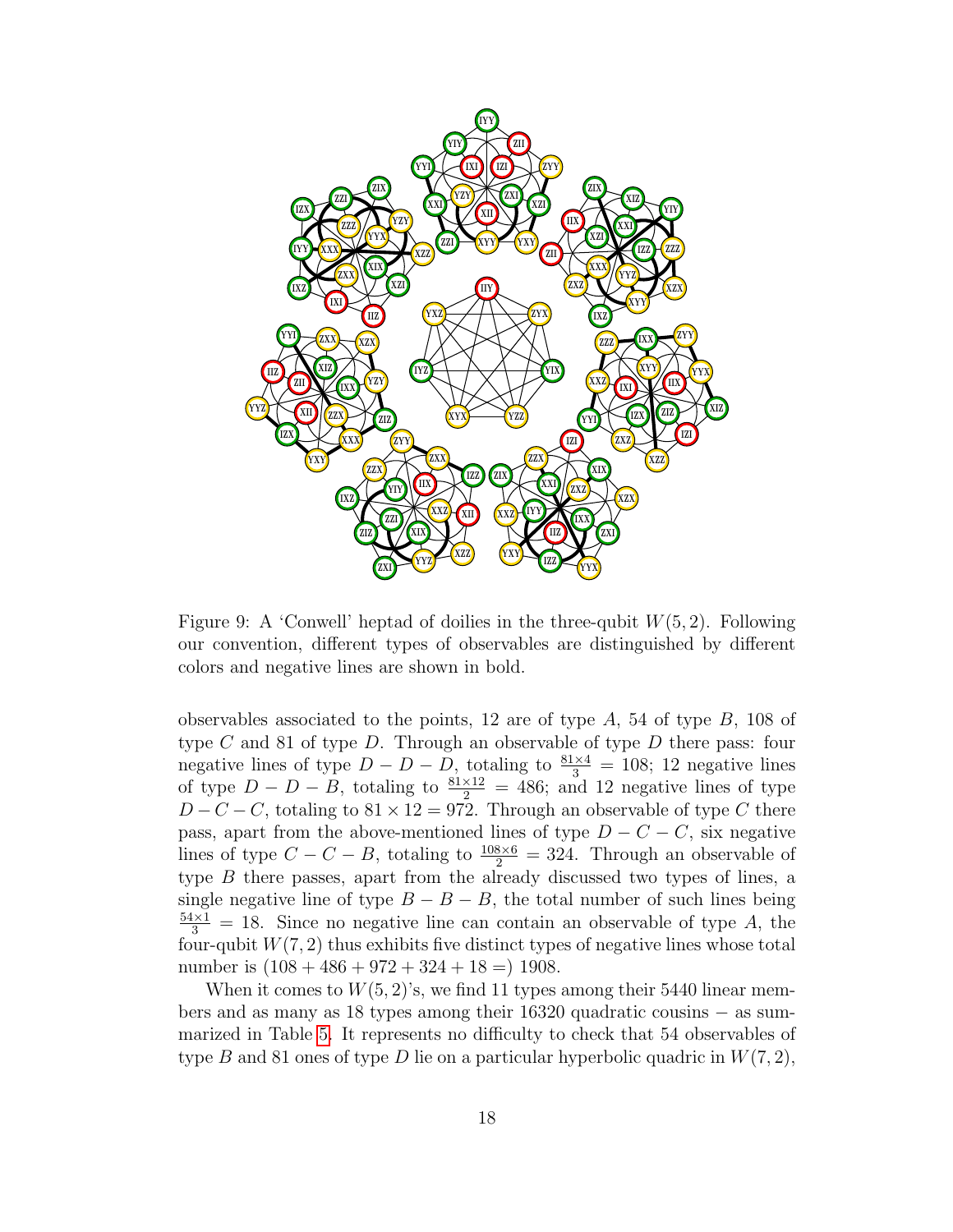<span id="page-18-0"></span>Table 5: Classification of  $W(5, 2)$ 's living in  $W(7, 2)$ . Column one (T) shows the type, column two  $(C^-)$  the number of negative lines in a  $W(5, 2)$  of the given type, columns three to six  $(O_A \text{ to } O_D)$  indicate the number of observables featuring three I's, two I's, one I or no I, respectively, columns seven  $(W_l)$  and eight  $(W_q)$  yield, respectively, the number of 'linear' and 'quadratic'  $W(5, 2)$ 's of a given type, the last but one column depicts the type of intersection of a representative  $W(5, 2)$  with the distinguished hyperbolic quadric and the last column indicates the type of geometric hyperplane featuring the trivial mark (I) for composite  $W(5, 2)$ 's.

| T               | $C^{-}$         | $O_A$           | $O_B$            | $O_C$           | $O_D$            | $W_l$                    | $W_q$                    | Int            | GH                                  |
|-----------------|-----------------|-----------------|------------------|-----------------|------------------|--------------------------|--------------------------|----------------|-------------------------------------|
| $\mathbf 1$     | 130             | $\overline{3}$  | $\boldsymbol{9}$ | 33              | 18               | 108                      |                          | $\mathrm{ell}$ |                                     |
| $\overline{2}$  | 126             | $\overline{0}$  | $\overline{24}$  | $\theta$        | $\overline{39}$  | $\overline{\phantom{0}}$ | 108                      | full           |                                     |
| $\sqrt{3}$      | 126             | $\mathbf{1}$    | 13               | 27              | 22               |                          | 1944                     | hyp            |                                     |
| 4               | 126             | $\overline{2}$  | 10               | 30              | 21               | $\qquad \qquad -$        | 1620                     | perp           |                                     |
| $\overline{5}$  | 122             | $\overline{1}$  | $\overline{15}$  | $\overline{27}$ | $\overline{20}$  | 972                      | $\overline{\phantom{0}}$ | hyp            |                                     |
| $6\phantom{.}6$ | 122             | $\overline{2}$  | 10               | 30              | 21               |                          | 648                      | perp           |                                     |
| $\overline{7}$  | 118             | $\overline{0}$  | 16               | 32              | $15\,$           | -                        | 324                      | perp           |                                     |
| 8               | 118             | 3               | $\boldsymbol{9}$ | 33              | 18               | 648                      |                          | ell            |                                     |
| 9               | 118             | 3               | 11               | $25\,$          | 24               |                          | $1296\,$                 | hyp            |                                     |
| 10              | 114             | $\mathbf{1}$    | 15               | 27              | 20               | 324                      |                          | hyp            |                                     |
| 11              | 114             | $\mathbf{1}$    | 17               | 27              | 18               |                          | 216                      | hyp            |                                     |
| 12              | 114             | 3               | 13               | $25\,$          | 22               | 1944                     |                          | hyp            |                                     |
| 13              | 114             | $\overline{4}$  | 12               | 28              | 19               | $\overline{\phantom{0}}$ | 1944                     | perp           |                                     |
| 14              | 110             | $\overline{3}$  | 15               | $\overline{25}$ | $\overline{20}$  |                          | 1944                     | hyp            |                                     |
| 15              | 110             | $\overline{5}$  | 11               | $23\,$          | 24               | 648                      |                          | hyp            |                                     |
| 16              | 106             | $\overline{5}$  | 13               | 23              | 22               | $\overline{\phantom{0}}$ | 1944                     | hyp            |                                     |
| 17              | 102             | $\overline{1}$  | 21               | 27              | 14               | -                        | 648                      | hyp            |                                     |
| 18              | 102             | $\overline{2}$  | 18               | $30\,$          | 13               |                          | 324                      | perp           |                                     |
| 19              | 102             | 3               | 15               | 25              | 20               | —                        | 648                      | hyp            |                                     |
| 20              | 102             | 4               | 12               | 28              | 19               | —                        | 1944                     | perp           |                                     |
| $\overline{2}1$ | $\overline{90}$ | $\overline{0}$  | $\overline{36}$  | $\overline{0}$  | $\overline{27}$  | $\equiv$                 | $\overline{12}$          | full           | ell: $O = YYY$                      |
| 22              | 90              | $\overline{2}$  | 22               | 30              | $\boldsymbol{9}$ |                          | 108                      | perp           | hyp: all 9 $O$ 's featuring two Y's |
| 23              | 90              | 3               | $\boldsymbol{9}$ | 33              | 18               | 36                       | $\qquad \qquad -$        | elll           |                                     |
| 24              | 90              | 3               | 21               | 25              | 14               | 324                      | $\overline{\phantom{0}}$ | hyp            | perp: all 27 O's of type $C$        |
| $25\,$          | 90              | $\overline{4}$  | 16               | 28              | 15               | $\overline{\phantom{0}}$ | 324                      | perp           | ell: all 27 $O$ 's featuring one Y  |
| $26\,$          | 90              | $\overline{5}$  | 15               | 31              | 12               | 324                      | $\overline{\phantom{0}}$ | ell            | perp: all 27 O's of type $B$        |
| 27              | 90              | $6\phantom{.}6$ | $18\,$           | 26              | 13               |                          | 324                      | perp           | hyp: 26 O's having no $Y + III$     |
| ${\bf 28}$      | 90              | $\overline{7}$  | 17               | $21\,$          | 18               | $108\,$                  |                          | hyp            | perp: all 9 $O$ 's of type $A$      |
| 29              | 90              | 9               | 27               | 27              | $\overline{0}$   | $\overline{4}$           | $\overline{\phantom{0}}$ | elll           | full $W(5,2)$                       |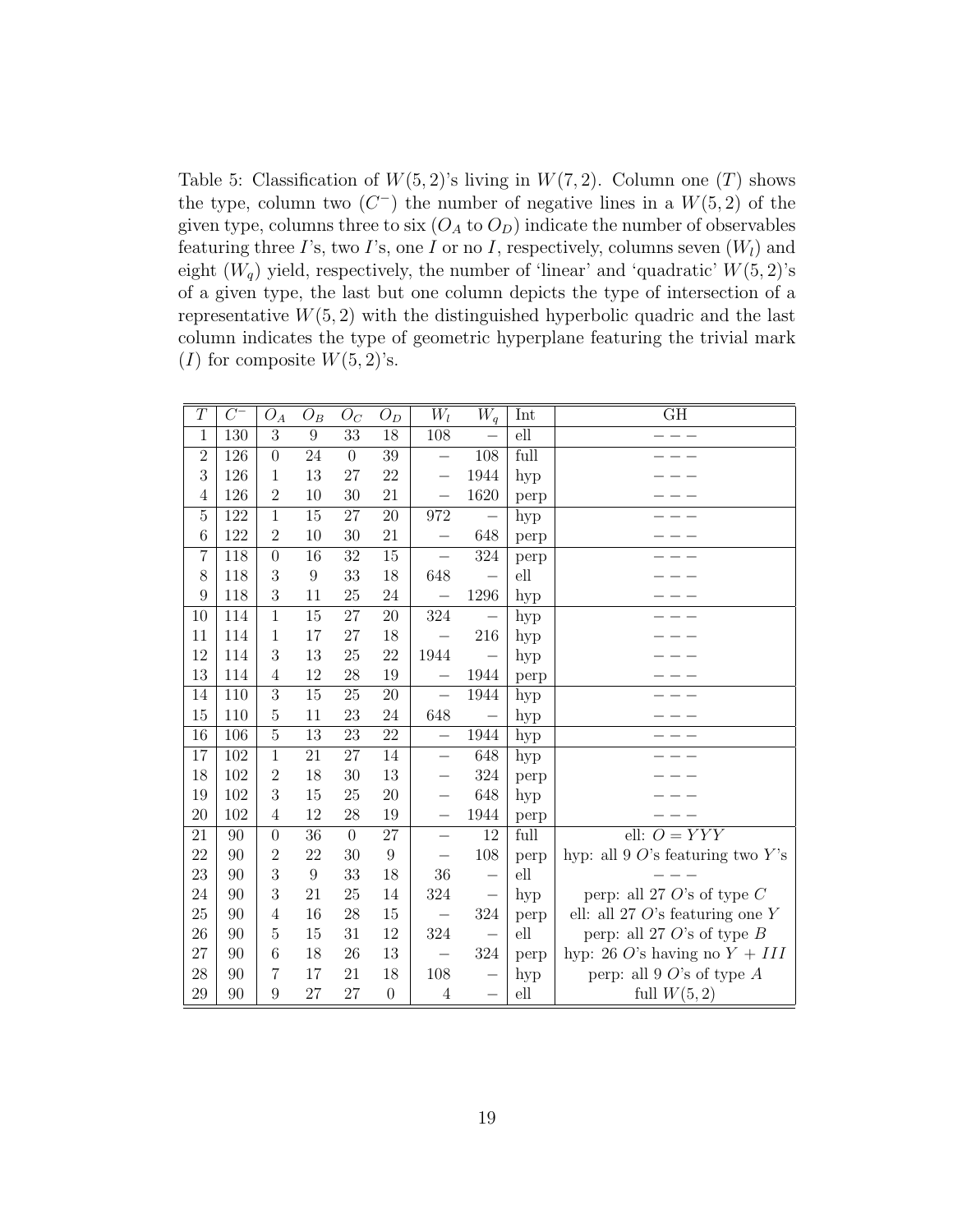to be referred to as the distinguished hyperbolic quadric  $\mathcal{Q}_{0}^{+}$  $(\langle Y Y Y Y \rangle (7, 2), \text{ which}$ is also a geometric hyperplane in the latter space. A  $W(5, 2)$  either lies fully in this quadric (Types 2 and 21) or shares with it a set of points that forms a geometric hyperplane. Hence, the sum of  $O_B$  and  $O_D$  in each row of Table [5](#page-18-0) must be one of the following numbers: 27 (when the hyperplane of  $W(5, 2)$  is an elliptic quadric), 31 (a perp-set) and/or 35 (a hyperbolic quadric); for the reader's convenience, the type of such geometric hyperplane is explicitly listed in col-umn 9 of Table [5.](#page-18-0) One sees that no linear  $W(5, 2)$  shares with  $\mathcal{Q}^+_{0}$  $V_{(YYYY)}^{+}(7,2)$  a perp-set and no quadratic  $W(5, 2)$  cuts this distinguished quadric in an elliptic quadric. Comparing Table [5](#page-18-0) with Table [3](#page-8-0) one readily discerns that whereas  $W(3, 2)$ 's in  $W(5, 2)$  are endowed with both an even and odd number of negative lines, for  $W(5, 2)$ 's in  $W(7, 2)$  this number is always even; in addition, the difference in  $C^-$  for any two distinct types of four-qubit  $W(5, 2)$ 's is a multiple of four.

Let us have a closer look at  $W(5, 2)$ 's featuring 90 (i.e., the smallest possible number of) negative lines. We can easily show that almost all of them originate from the three-qubit  $W(5, 2)$ . First, by adding I to each three-qubit observable at the same position we get the four trivial four-qubit  $W(5, 2)$ 's of Type 29. Next, adding to each observable at the same position a mark from the set  $\{X, Y, Z\}$ , picking up a geometric hyperplane in this four-qubit labeled  $W(5, 2)$  and replacing by I the added mark of each observable in the geometric hyperplane one gets a four-qubit  $W(5, 2)$  with 90 negative lines. Now, there are 28 (# of elliptic quadrics) + 36 (# of hyperbolic quadrics) + 63 (# of perp-sets) = 127 geometric hyperplanes in the  $W(5, 2)$ , three possibilities  $(X, Y, Z)$  to pick up a mark, and four possibilities (left, middle-left, middleright, right) where to insert the mark. So, there will be  $127 \times 3 \times 4 = 1524$ four-qubit  $W(5, 2)$ 's created this way, which only falls short by 36 the total number of  $W(5, 2)$ 's endowed with 90 negative lines (the four guys of Type 29 being, of course, disregarded). A concise summary is given in the last column of Table [5,](#page-18-0) where the type of geometric hyperplane is further specified by the character/type of the associated (three-qubit) observable. One observes that Type 23 is the only irreducible type of  $W(5, 2)$ 's having 90 negative lines.

We shall illustrate this process by a couple of examples. Let us start with the perp-set of the three-qubit  $W(5, 2)$  whose nucleus is an observable of type A, say XII. Out of 31 observables commuting with this observable there are 7 of type  $A(XII,IXI,IIX,IYI,IIY,IZI \text{ and } IIZ)$ , 15 of type  $B(IXX, YI, IIX, IYI, IIY, IZI \text{ and } IIZ)$ IXY , IXZ, XXI, XIX, IY X, IY Y , IY Z, XY I, XIY , IZX, IZY , IZZ,  $XZI$ , and  $XIZ$ ) and 9 of type  $C(XXX, XXY, XXZ, XYX, XYY, XYZ,$  $XZX, XZY$ , and  $XZZ$ ). Hence, out of 32 observables off the perp, there will be  $9 - 7 = 2$  of type  $A$ ,  $27 - 15 = 12$  of type  $B$  and  $27 - 9 = 18$  of type  $C$ :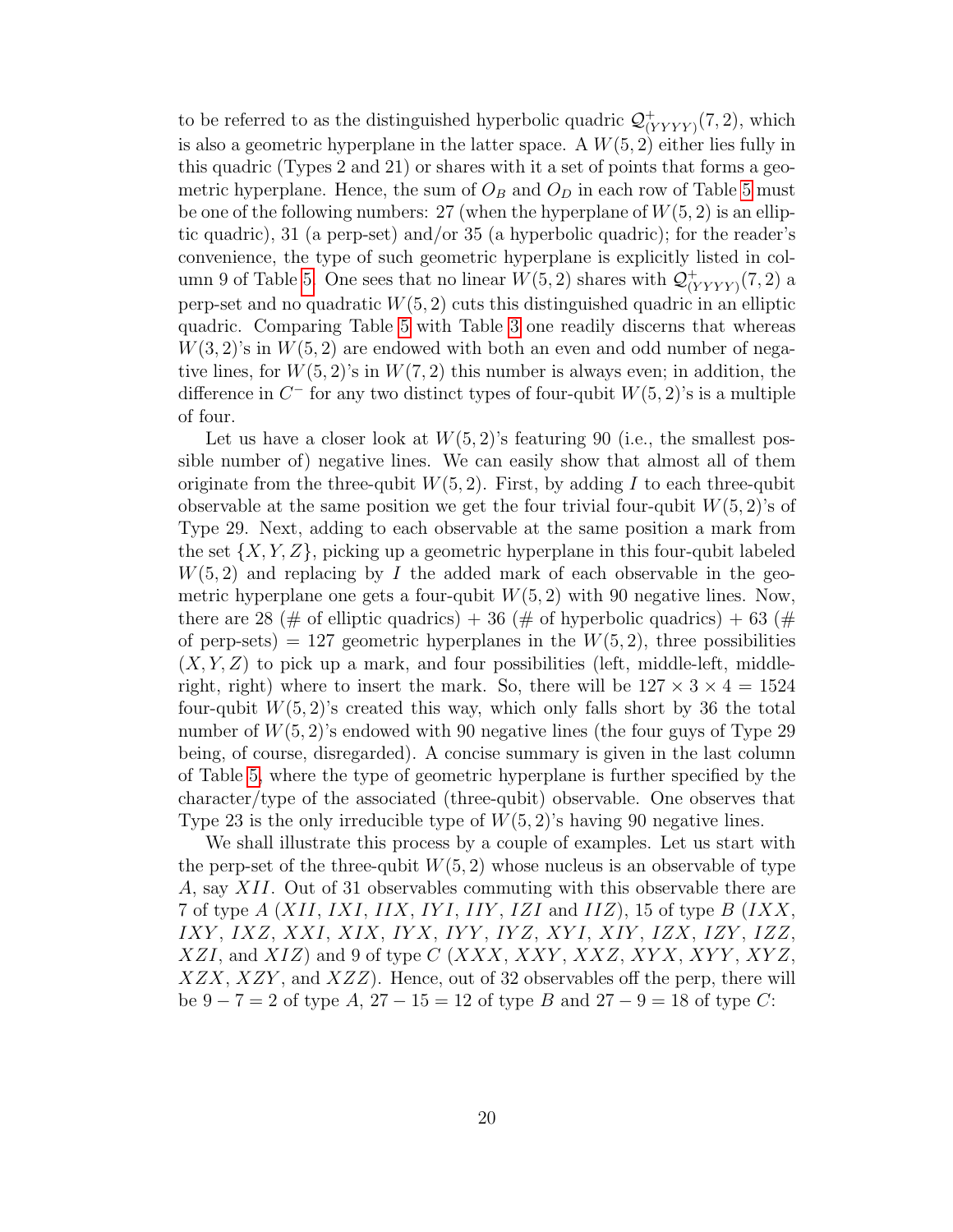| $\mathcal{Q}_{(XII)}$ | $O_A$ | $O_B$ | $O_C$ |  |
|-----------------------|-------|-------|-------|--|
| on                    |       | T.5   |       |  |
|                       |       | l 'J  | IΧ    |  |

Next, each observable of the perp-set acquires a trivial mark  $I$  and hence goes into the four-qubit observable of the same type. However, an observable lying off the perp-set gets a non-trivial label  $X, Y$  or  $Z$  and so yields the four-qubit observable of the subsequent type; that is,  $O_A^{(3)} \rightarrow O_B^{(4)}$  $B^{(4)}$ ,  $O_B^{(3)} \rightarrow O_C^{(4)}$  $\mathcal{C}^{(4)}$  and  $O_C^{(3)} \to O_D^{(4)}$ . Hence, in our case we get:

| $\mathcal{Q}_{(XII)}$  |  |  |  |
|------------------------|--|--|--|
| $(on - type intact)$   |  |  |  |
| $(off - type shifted)$ |  |  |  |
| Total                  |  |  |  |

Comparing with Table [5](#page-18-0) we see that this is a four-qubit  $W(5, 2)$  of Type 28.

As the second example we shall take the case when the geometric hyperplane of  $W(5, 2)$  is an elliptic quadric generated by an antisymmetric observable of type B, say YXI. This quadric,  $\mathcal{Q}_{\alpha}^ \bar{C}_{(YXI)}(5,2)$ , consists of all symmetric observables that commute with  $Y X I$  and all antisymmetric observables that anticommute with  $YXI$ . In particular, it contains 4 observables of type A  $(IXI, IIX, IIZ \text{ and } IYI), 11 \text{ observables of type } B(XZI, ZZI, YIY, Y)$ IXX, IXZ, YZI, IYX, IYZ, XIY, ZIY and IZY) and 12 observables of type *C* (*XZX*, *ZZX*, *XZZ*, *ZZZ*, *YXY*, *XYY*, *ZYY*, *YZX*, *YZZ*, *XXY*,  $ZXY$  and  $YYY$ ). So, out of 36 observables off the quadric, there will be 5, 16 and 15 of type  $A, B$  and  $C$ , respectively. In a succinct form,

| $\mathcal{Q}_{(YXI)}^-(5,2)   O_A O_B O_C  $ |       |    |                     |  |
|----------------------------------------------|-------|----|---------------------|--|
|                                              |       |    | $11 \quad 12 \quad$ |  |
|                                              | $5 -$ | 16 | 15                  |  |

From this it follows that the corresponding four-qubit  $W(5, 2)$  is of Type 25:

| $(Q^-_{(YXI)}(5,2))$   | $O_B$ |    |  |
|------------------------|-------|----|--|
| $(on - type intact)$   |       |    |  |
| $(off - type shifted)$ |       | 15 |  |
| Total                  | 16    |    |  |

### 7 Conclusion

We have introduced a remarkable observable-based taxonomy of subspaces of  $W(2N-1, 2), 2 \leq N \leq 4$ , whose rank is just one less than that of the ambient space. Alongside the distribution of various types of observables, an important parameter of the classification was the number of negative lines contained in a subspace. As already mentioned in the introduction, this latter parameter is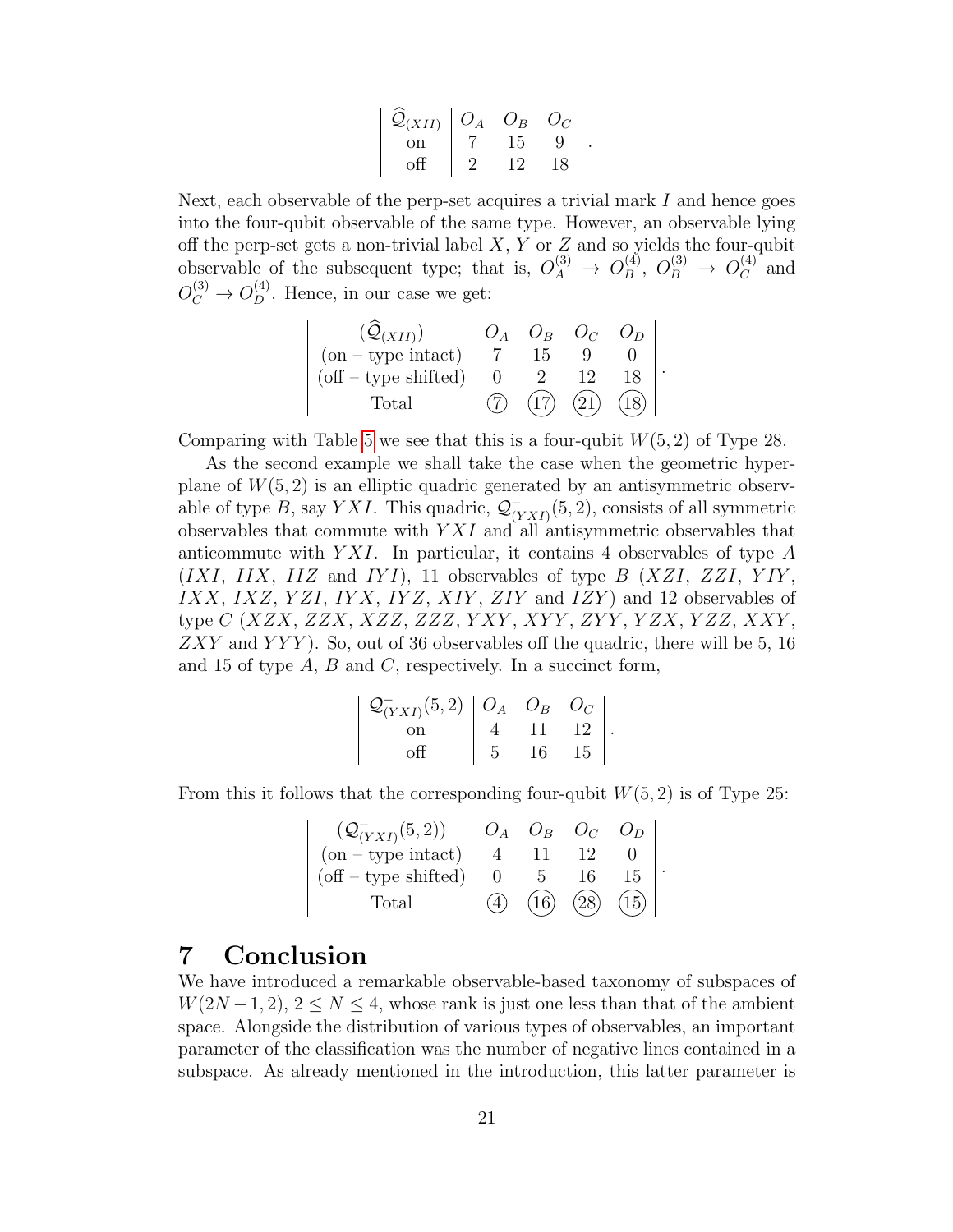essential in checking whether a given finite geometric configuration is contextual or not. For example, our preliminary analysis shows that all three-qubit and four-qubit doilies are, like their two-qubit sibling, contextual. In a separate paper we plan to address this question in more detail, employing also the degree of contextuality, for a variety of other symplectic subspaces. However, when approaching this way subspaces of higher rank, it would be natural to include as parameters the number of negative linear subspaces of every viable dimension from 1 to  $N-2$ , i.e. consider negative lines, negative planes, ..., negative generators; so, already in the case of  $N = 4$  we can add one more parameter, the number of negative planes a four-qubit  $W(5, 2)$  is endowed with, to get an interesting refinement of our Table [5.](#page-18-0) As the three-qubit  $W(5, 2)$ features 54 negative planes [\[23\]](#page-23-7), each composite four-qubit  $W(5, 2)$  must have the same number of negative planes; in connection with this fact it would be interesting to check whether also each irreducible four-qubit  $W(5, 2)$  having 90 lines (Type 23) enjoys this property.

Another interesting extension/variation of our taxonomy would be to take into account the number of negative lines passing through a point of the subspace. Let us call this number the order of a point and for each subspace  $W(2s-1, 2)$  define the following string of parameters  $[p_0, p_1, p_2, \ldots, p_{4^{s-1}-1}],$ where  $p_k$ ,  $0 \leq k \leq 4^{s-1} - 1$ , stands for the number of points of order k the subspace contains. Applying this to three-qubit doilies  $(s = 2)$ , we find the following five patterns (as readily discerned from Figure [3\)](#page-8-0):  $[0, 9, 6, 0]$  (Types 1 and 2), [2, 9, 3, 1] (Type 3), [5, 5, 5, 0] (Types 4 and 5), [6, 6, 3, 0] (Type 6) and [6, 9, 0, 0] (Types 7 to 13).

A slightly different possibility of employing our strategy is to analyse other distinguished subgeometries of  $W(2N-1, 2)$  like, for example, the split Cayley hexagon of order two [\[24\]](#page-23-8). This generalized polygon can be embedded into  $W(5, 2)$ , and in two different ways at that [\[25\]](#page-23-9), called classical and skew. We have already discerned two distinct kinds of the former, and as many as 13 different types of the latter. Yet, a full understanding of the case requires a more rigorous computer-assisted approach and will, therefore, be treated in a separate paper.

#### Acknowledgments

This work was supported by the Slovak VEGA Grant Agency, Project  $#$ 2/0004/20, the French "Investissements d'Avenir" programme, project ISITE-BFC (contract ANR-15-IDEX-03) and by the EIPHI Graduate School (contract ANR-17-EURE-0002). The computations have been performed on the supercomputer facilities of the Mésocentre de calcul de Franche-Comté; the code is freely available at https://quantcert.github.io/Magma-contextuality/. We are also indebted to Zsolt Szabó and Petr Pracna for their help with the figures and thank Péter Vrana for providing us with a list of doilies of  $W(5, 2)$ .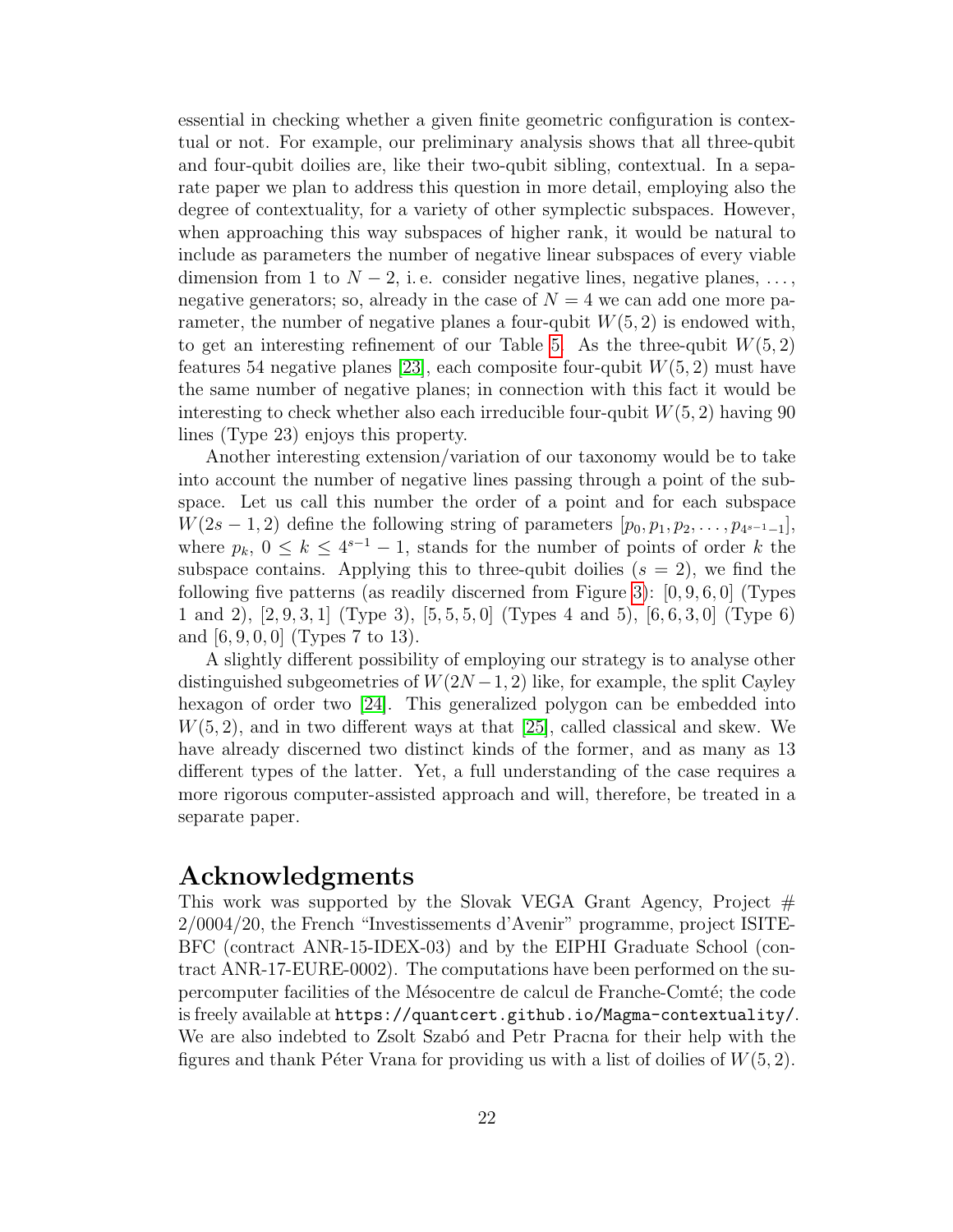### References

- <span id="page-22-0"></span>[1] Saniga, M., and Planat, M., Multiple Qubits as Symplectic Polar Spaces of Order Two, Adv. Stud. Theor. Phys. 1 (2007) 1.
- <span id="page-22-1"></span>[2] Planat, M., and Saniga, M., 2008, On the Pauli Graph of N-Qudits, Quantum Inf. Comput. 8 (2008) 127.
- <span id="page-22-2"></span>[3] Havlicek, H., Odehnal, B., and Saniga, M., Factor-Group-Generated Polar Spaces and (Multi-)Qudits, SIGMA 5 (2009) Art. No. 096.
- <span id="page-22-3"></span>[4] Thas, K., The Geometry of Generalized Pauli Operators of N-qudit Hilbert Space, and an Application to MUBs, Europhys. Lett. 86 (2009) Art. No. 60005.
- <span id="page-22-4"></span>[5] Holweck, F. Geometric constructions over  $\mathcal C$  and  $\mathcal F_2$  for quantum information. In Quantum Physics and Geometry; Ballico, E., Bernardi, A., Carusotto, I., Mazzucchi, S., Moretti, V., Eds.; Lecture Notes of the Unione Matematica Italiana, Vol. 25, Springer Nature: Cham, Switzerland, 2019; pp. 87–124.
- <span id="page-22-5"></span>[6] Lévay, P., Saniga, M., Vrana, P., and Pracna, P., Black Hole Entropy and Finite Geometry, Phys. Rev. D 79 (2009) Art. No. 084036.
- <span id="page-22-6"></span> $[7]$  Borsten, L., Duff, M., and Lévay, P., The Black-Hole/Qubit Correspondence: An Up-to-Date Review, Class. Quantum Grav. 29 (2012) Art. No. 224008.
- <span id="page-22-7"></span>[8] Lévay, P., Holweck, F., and Saniga, M., The Magic Three-Qubit Veldkamp Line: A Finite Geometric Underpinning for Form Theories of Gravity and Black Hole Entropy, Phys. Rev. D 96 (2017) Art. No. 026018.
- <span id="page-22-8"></span>[9] Lévay, P., and Holweck, F., Finite Geometric Toy Model of Spacetime as An Error Correcting Code, Phys. Rev. D 99 (2019) Art. No. 086015.
- <span id="page-22-9"></span>[10] Vrana, P., and Lévay, P., The Veldkamp Space of Multiple Qubits, J. Phys. A: Math. Theor. 43 (2010) Art. No. 125303.
- <span id="page-22-10"></span>[11] Saniga, M., Planat, M., Pracna, P., and Havlicek, H., The Veldkamp Space of Two-Qubits, SIGMA 3 (2007) Art. No. 075.
- <span id="page-22-11"></span>[12] Lévay, P., and Szabó, Zs., Mermin Pentagrams Arising from Veldkamp Lines for Three Qubits, J. Phys. A: Math. Theor. 50 (2017) Art. No. 095201.
- <span id="page-22-12"></span>[13] Saniga, M., and Lévay, P., Mermin's Pentagram as an Ovoid of  $PG(3,2)$ , Europhys. Lett. 97 (2012) Art. No. 50006.
- <span id="page-22-13"></span>[14] Hirschfeld, J. W. P., and Thas, J. A., General Galois Geometries, Oxford University Press, Oxford, 1991.
- <span id="page-22-14"></span>[15] Cameron, P. J., Projective and Polar Spaces, QMW Maths Notes 13, Queen Mary and Westfield College, School of Mathematical Sciences, London, 1991; manuscript also available on-line from [http://www.maths.qmw.ac.uk/](http://www.maths.qmw.ac.uk/~pjc/pps/) $\epsilon_{\text{pic/pps}}/$ .